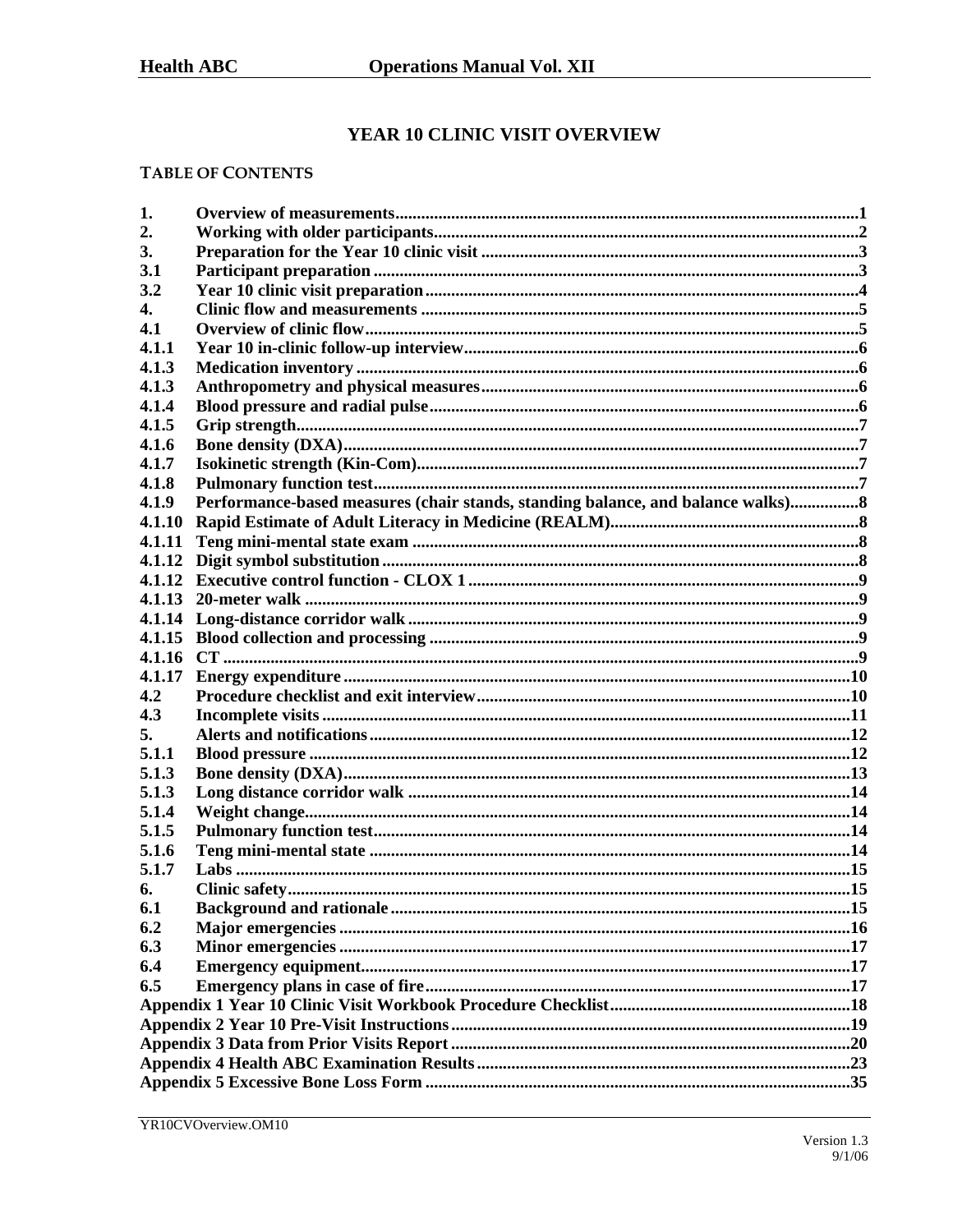# **Year 10 Clinic Visit Overview Health ABC Operations Manual Vol. XII**

| Appendix 9 Sample Letter to Physician Regarding Laboratory Alert Value39 |  |
|--------------------------------------------------------------------------|--|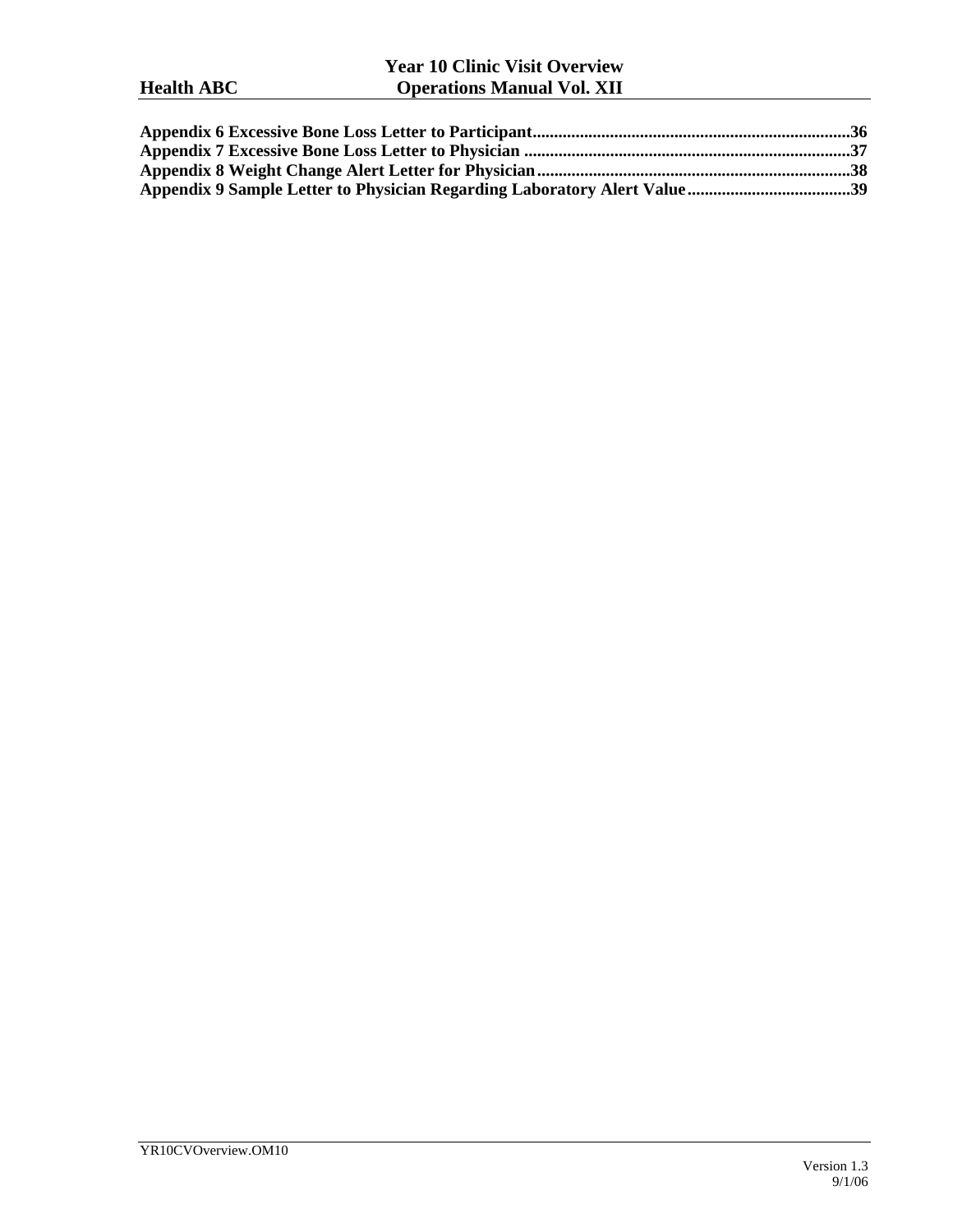# **YEAR 10 CLINIC VISIT**

#### **1. Overview of measurements**

All Health ABC participants who attend the Year 10 clinic visit will have the following measurements unless specifically excluded according to criteria described in each chapter:

- In-clinic interview
- Medication inventory
- Standing height
- Weight
- Radial pulse
- Blood pressure
- Grip strength
- Bone density (DXA) scan
- Isokinetic strength (Kin-Com)
- Pulmonary function test
- Chair stands
- Standing balance
- Balance walks
- Rapid Assessment of Adult Literacy in Medicine (REALM)
- Teng mini-mental state
- Digit symbol substitution test
- $\cdot$  CLOX 1
- 20-meter walk
- Long distance corridor walk
- Phlebotomy

Subgroups of participants may have the following measurements:

- Energy expenditure
- Thigh, abdominal, spine CT
- Brain MRI

After the completion of each component of the Health ABC Year 10 clinic visit, the Procedure Checklist should be completed (see Appendix 1). Consent for release of results to physicians should also be indicated on the cover sheet of the Health ABC Year 10 Clinic Visit Workbook.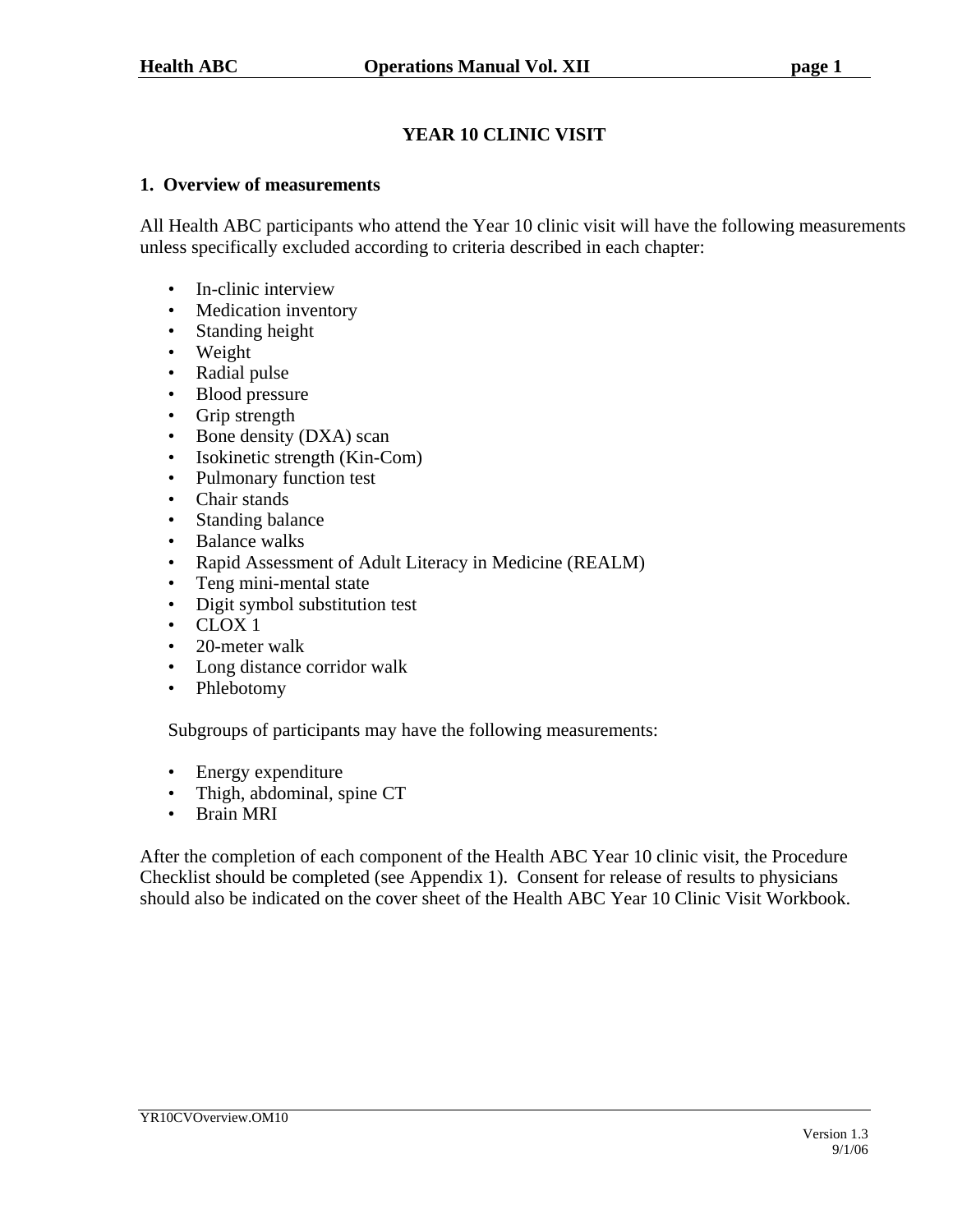#### **Scripts in protocols and worksheets**

It is very important that examiners read the Health ABC operations manual. Scripts are included in the operations manual in order to standardize the administration of the many tests given to participants in the study. These scripts clearly identify key points that are important to convey to the participant. A number of worksheets also include script. Examiners are encouraged to learn the standardized script that appears in the protocols and/or worksheets, but they are free to modify the script in order for the presentation to sound natural, as long the same information is conveyed to the participants and is presented in the same order as the standardized script. There are exceptions to this rule, however. If a protocol indicates that you should use an exact script do not deviate from the required wording.

# **2. Working with older participants**

Participants in our research studies are NOT patients; they are very valued volunteers who deserve to interact with study staff who are always at their best. The participants are people who are willing, for very little in return, to contribute their time, energy, and honesty about their situations in the hope of making a difference. We need to do everything we can to make their time with us an enjoyable experience.

Research participants are free to refuse to have any test completed and/or to answer any questions that we ask. Because people who volunteer for studies tend to be generous people, refusals rarely happen. When they do occur, it is often because they do not understand what is being asked of them or why it is being requested. Take the time to explain. However, if they still refuse, respect this decision as their absolute right and move to another activity or question.

It is imperative that research participants are always treated with respect. This involves, but is not limited to, providing the necessary information to prepare them for their visit, greeting them warmly as they arrive in clinic, thanking them for their participation before the exams are started, answering any questions that they may have, explaining available test results at the end of the visit, thanking them again for their time and interest at the end of the visit, and not wasting their time by making them wait for long periods unnecessarily.

Dealing successfully with older research participants requires that we be sensitive to their potential needs and concerns. These needs may be related to ambulation difficulties, hearing and sight difficulties, discomforts associated with completing the clinic visit (e.g., fatigue due to their health status combined with a long visit, etc.), competing personal difficulties (e.g., depression, an ill spouse, etc.), and the experience of being a research participant.

The information we collect as research data may identify a new medical problem that may need to be brought to the attention of a participant's primary care physician for follow-up. We, as study staff, do not provide diagnosis or treatment. However, when participant consent has been obtained, we may need to notify appropriate parties (i.e., physicians, participants themselves, proxies, etc.) of a new abnormal finding. This should be accomplished by the clinic coordinator(s) after discussing the finding with the medical director/investigator.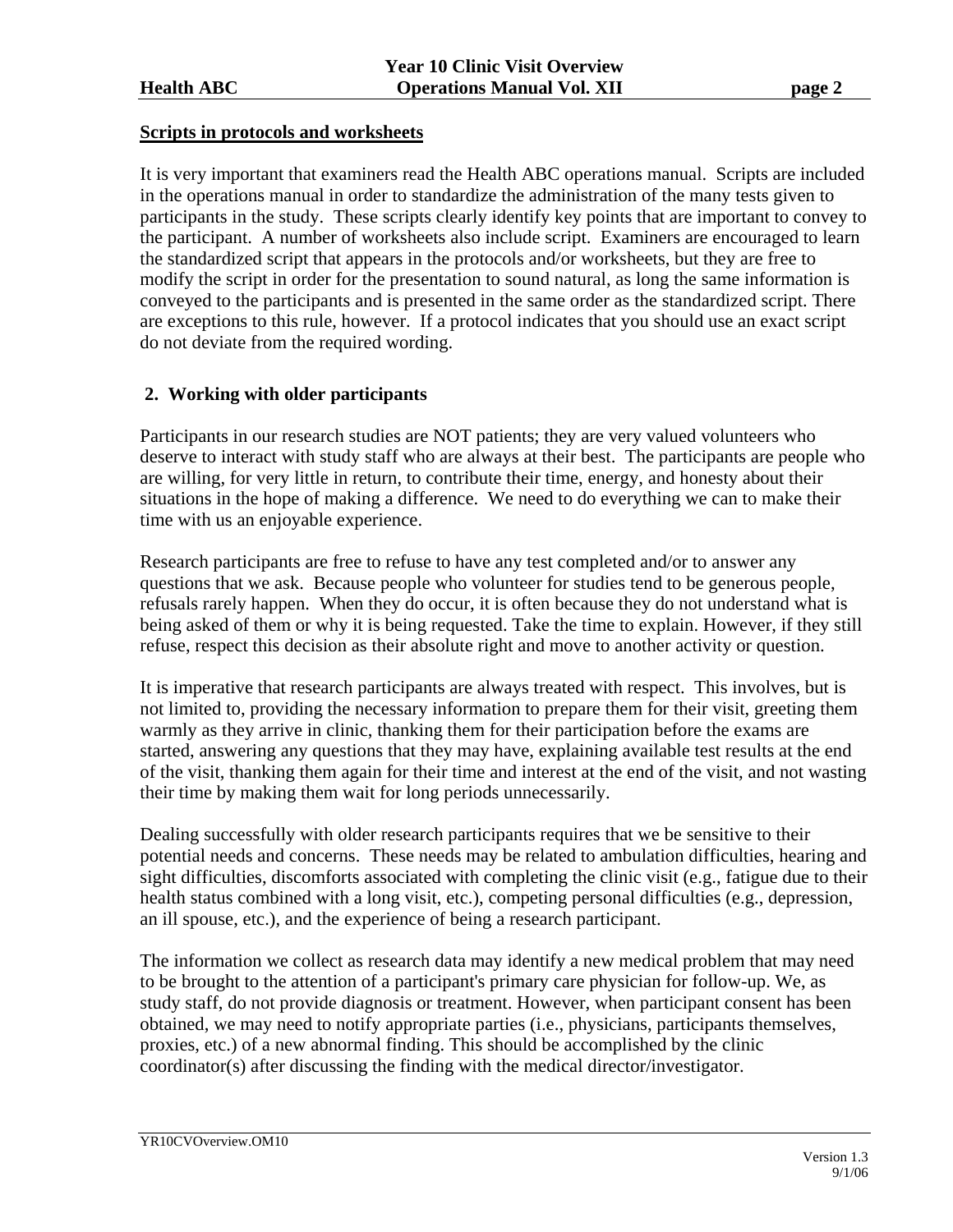Occasionally participants are wary of finding out that there is something "wrong" with them that they would rather not know. Tread lightly! Participants have a right to have this information remain unreported to them or to their physicians, family members, etc. Again, often their refusal is due to a lack of understanding and/or information. Take the time to discuss their fears. Contact the clinic coordinator to assist in the discussion as needed. However, participants do have the right to refuse to have information made known to themselves and/or others.

Keep in mind that, for the most part, participants who report feeling "fine" are "fine." Relax and enjoy your time with our Health ABC participants!

#### **For Clinic Coordinators and Investigators:**

We have an obligation to communicate with our participants and/or their physicians when appropriate. Participants deserve to receive their test results in a timely fashion. These results should be reviewed by the clinic coordinator/investigators prior to being sent to the participant and/or their physician. There should be no surprises when a participant receives their results in the mail. When possible, the clinic coordinator should discuss any abnormal findings with participants BEFORE the results are sent in the mail. Coordinators need to be sure that test results are complete and accurate; and these results must be sent out as quickly as possible.

#### **3. Preparation for the Year 10 clinic visit**

### **3.1 Participant preparation**

Each participant who comes to the Health ABC clinic visit will have been told about the contents of the visit during the phone conversation to schedule the clinic visit. Reminder letters should be mailed approximately 7 to 10 days prior to the visit to emphasize the following:

- date and time of the Year 10 clinic visit
- that participants fast for 12 hours prior to their clinic visit (no eating or drinking, except for water and prescription medications)
- that participants take all of their regular medications, as usual
- that participants who regularly use an inhaler for a lung or respiratory condition, bring this with them to the clinic
- that participants drink plenty of water before coming into the clinic
- that participants should wear comfortable clothing (short sleeved) and footwear, and not wear jewelry or pantyhose or girdles
- if participants use glasses, that they bring both their reading glasses and any glasses that are used for longer distances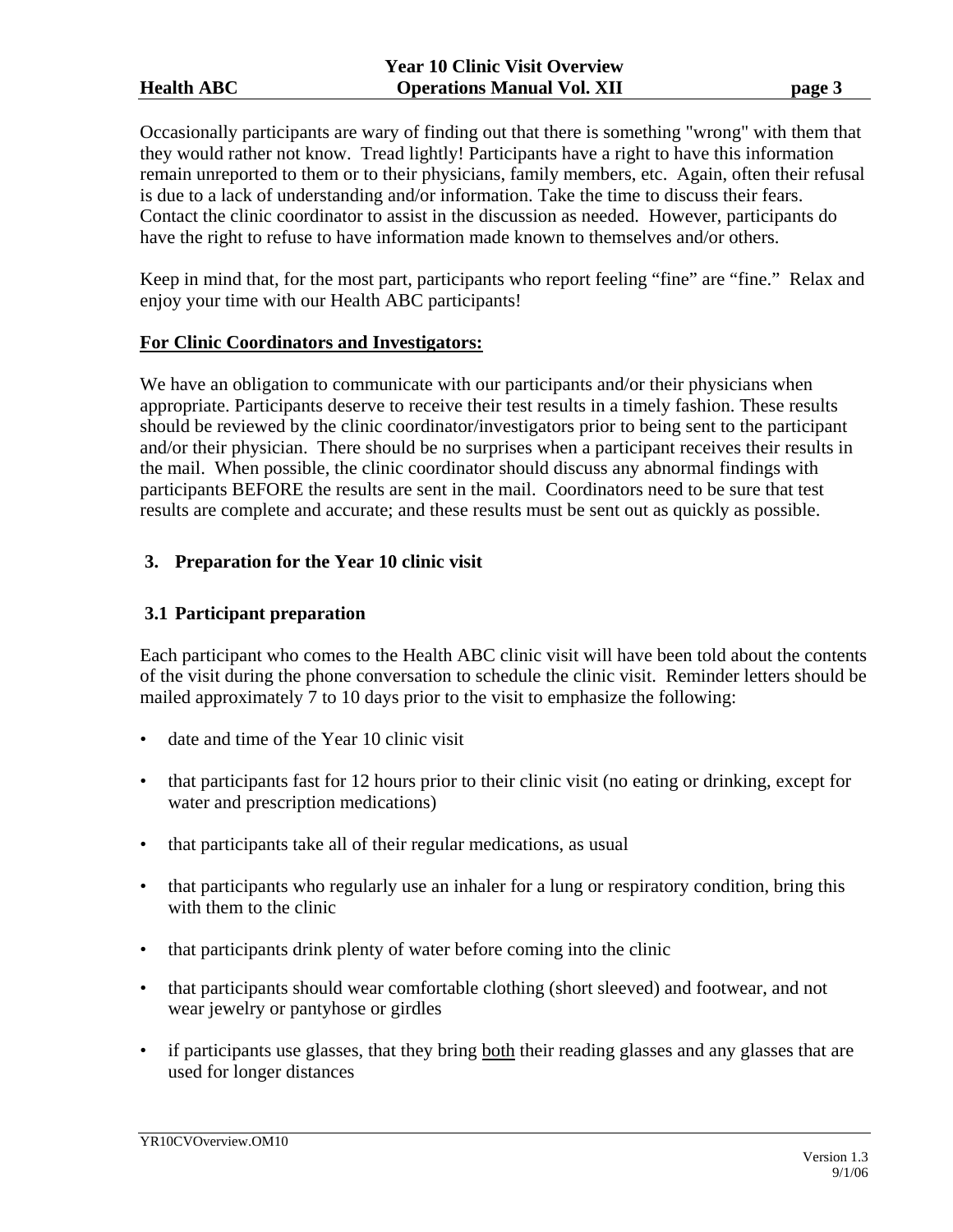- that participants who wear hearing aids should bring or wear them to the clinic
- that participants bring in prescription and non-prescription medications that were taken in the last 30 days only

Ideally, reminder phone calls should be made the day before the clinic visit. Please see an example of a reminder letter in Appendix 2.

# **3.2 Year 10 clinic visit preparation**

At the time of the Year 10 clinic visit, the following should be available for each participant:

- A Data from Prior Visits Report should be generated with information that will be needed for the Year 10 clinic visit (see Appendix 3)
- Your HABC Participant Contact Information report from the Access system with the participant's contact information (address, phone number, proxy, next of kin, power of attorney, etc.)
- A Year 10 Clinic Visit Workbook preprinted with the acrostic and Health ABC enrollment ID number (this workbook includes the Year 10 Questionnaire). It is important to double-check the accuracy of the pre-printed acrostic at the top of the first page of the Year 10 Clinic Visit Workbook as compared with the participant's name. After you print the participant's name on the first page of the Year 10 Clinic Visit Workbook, look at the first letter of the first name and the first three letters of the last name to make sure that these match the pre-printed acrostic at the top of the page.
- A Year 10 Participant Results Report to give the participant at the end of their clinic visit (Appendix 4)
- The participant's chart. Field centers should also keep "progress notes" in the participant's chart. Progress notes may be used to record examiner comments and questions, and to document protocol problems and their resolution. Each entry should be dated and signed by the examiner recording the note.

The following should be available for sub-sets of Health ABC participants:

- A completed Pre-visit Screener for Energy Expenditure form and a Year 10 Energy Expenditure Visit 1 form for those participants who are part of the energy expenditure sub-study (and a Year 10 Energy Expenditure Visit 2 form for participants who come in 2 weeks later for their second energy expenditure visit).
- CT Tracking Form
- Brain MRI Workbook (including eligibility assessment and MRI tracking form)

Table 1 [below] lists all the forms that are completed during the Year 10 clinic visit; note that the Brain MRI Workbook is completed only for participants who are eligible for the brain MRI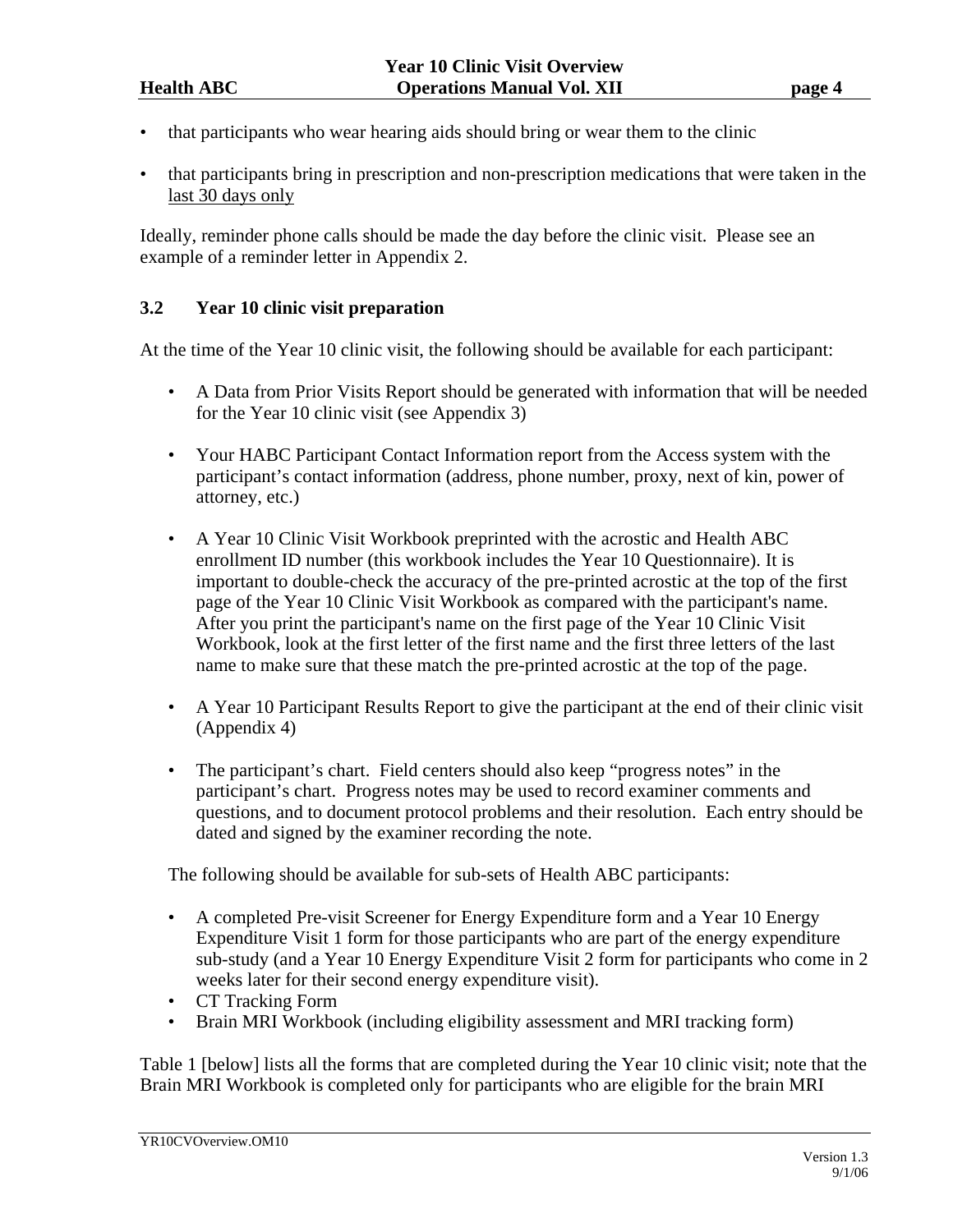eligibility assessment, and the Year 10 CT Tracking form is completed only for participants who are eligible for a CT.

| Table 1<br><b>Health ABC Year 10 Clinic Visit Forms</b> |                                                |  |  |  |  |
|---------------------------------------------------------|------------------------------------------------|--|--|--|--|
| Year 10 Clinic Visit Workbook:                          | Year 10 Clinic Visit Workbook (cont.)          |  |  |  |  |
| Year 10 Clinic Visit Procedure Checklist                | Teng mini-mental state                         |  |  |  |  |
| Year 10 Questionnaire                                   | Digit symbol substitution test                 |  |  |  |  |
| Medication inventory update                             | CLOX <sub>1</sub>                              |  |  |  |  |
| Standing height                                         | 20-meter walk                                  |  |  |  |  |
| Weight                                                  | Long distance corridor walk                    |  |  |  |  |
| Radial pulse                                            | Phlebotomy                                     |  |  |  |  |
| <b>Blood</b> pressure                                   | Laboratory processing                          |  |  |  |  |
| Grip strength                                           |                                                |  |  |  |  |
| Bone density (DXA) scan                                 | Prescreener for Energy Expenditure (completed) |  |  |  |  |
| Isokinetic strength (Kin-Com)                           | before visit)                                  |  |  |  |  |
| Pulmonary function test                                 | Year 10 Energy Expenditure Visit 1             |  |  |  |  |
| Chair stands                                            | Year 10 Energy Expenditure Visit 2             |  |  |  |  |
| Standing balance                                        | <b>Brain MRI Eligibility Assessment</b>        |  |  |  |  |
| Balance walks                                           | Brain MRI Tracking Form                        |  |  |  |  |
| Rapid Assessment of Adult Literacy in Medicine          | Year 10 CT Tracking Form                       |  |  |  |  |
| (REALM)                                                 |                                                |  |  |  |  |

#### **4. Clinic flow and measurements**

#### **4.1 Overview of clinic flow**

Every effort should be made to keep the visit as short as possible. One way to save time is to have the participant put on their gown after their blood pressure exams so that they don't have to put on the gown and then take it off. Another timesaving idea is to do tests consecutively that require that participants not be wearing shoes (DXA, height, weight, Kin-Com). Also, if the Consent Form is sent out ahead of time, many participants will be ready to sign it right away when they arrive at the field center, instead of taking the time to read it during their clinic visit. The following guidelines for the order of specific measurements are divided into mandatory, which must be followed, and preferable, which are highly recommended but may be modified without jeopardizing the standardization of the measurements:

#### Mandatory

Blood pressure before isokinetic strength (Kin-Com) Blood pressure before pulmonary function test Blood pressure and radial pulse before long distance corridor walk 20-meter walk before long distance corridor walk Standing height before pulmonary function test Standing height before accelerometry setup (energy expenditure participants only) Weight before energy expenditure (energy expenditure participants only) Weight before accelerometry setup (energy expenditure participants only)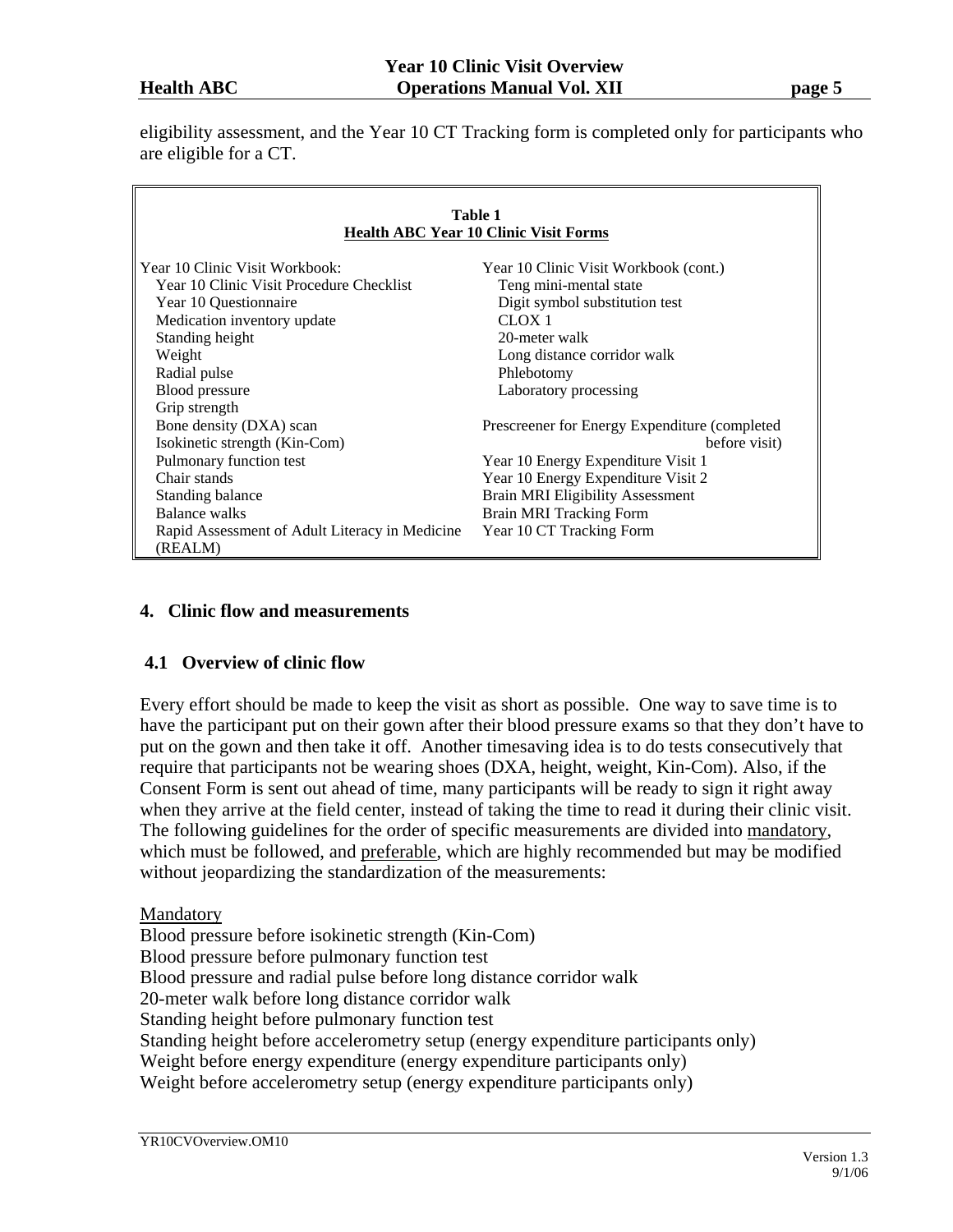Preferable:

Blood draw before exams

Group together standing height, weight, and bone density scan

#### **4.1.1 Year 10 in-clinic follow-up interview**

The Year 10 Questionnaire will be administered during the Year 10 clinic visit. The questionnaire does not have to be completed all at once, and can be administered in sections during the course of the clinic visit, with special care that each section be completed.

See Interviewing Guidelines chapter for interview guidelines.

#### **4.1.3 Medication inventory**

Over-the-counter medications will be recorded. This information is necessary to determine in finer detail the extent of participants' drug benefit in the Part D Medicare era and for drug exposure to determine the presence and direction of any misclassification bias.

Prescription medications will also be recorded. A complete and accurate list of current prescription medication use is essential for several reasons: Some medications affect body composition and bone mass; medication use increases with increasing disability; and a number of ancillary studies require complete medication lists.

We are specifically interested in how individual medications have been actually taken (during the preceding 30 days) rather than how they were prescribed or intended to be taken.

See Medication Inventory operations manual for detailed procedures.

# **4.1.3 Anthropometry and physical measures**

Two anthropometric and physical measurements will be made on all participants who attend the Year 10 clinic visit: standing height and weight. One of the most important measurements that is done for Health ABC is the weight measurement. The measurement of weight comes early in the exam and offers a good opportunity to answer questions and promote goodwill towards the study.

See Standing Height and Weight operations manual chapters.

# **4.1.4 Blood pressure and radial pulse**

Blood pressure and radial pulse measurements will be recorded to document blood pressure and radial pulse. In addition, individuals with extremely high levels of blood pressure will be excluded from the isokinetic strength, pulmonary function, and long distance corridor walk tests and referred for medical care according to the protocol for referrals. Participants with extremely high or low radial pulse will be excluded from the long distance corridor walk test.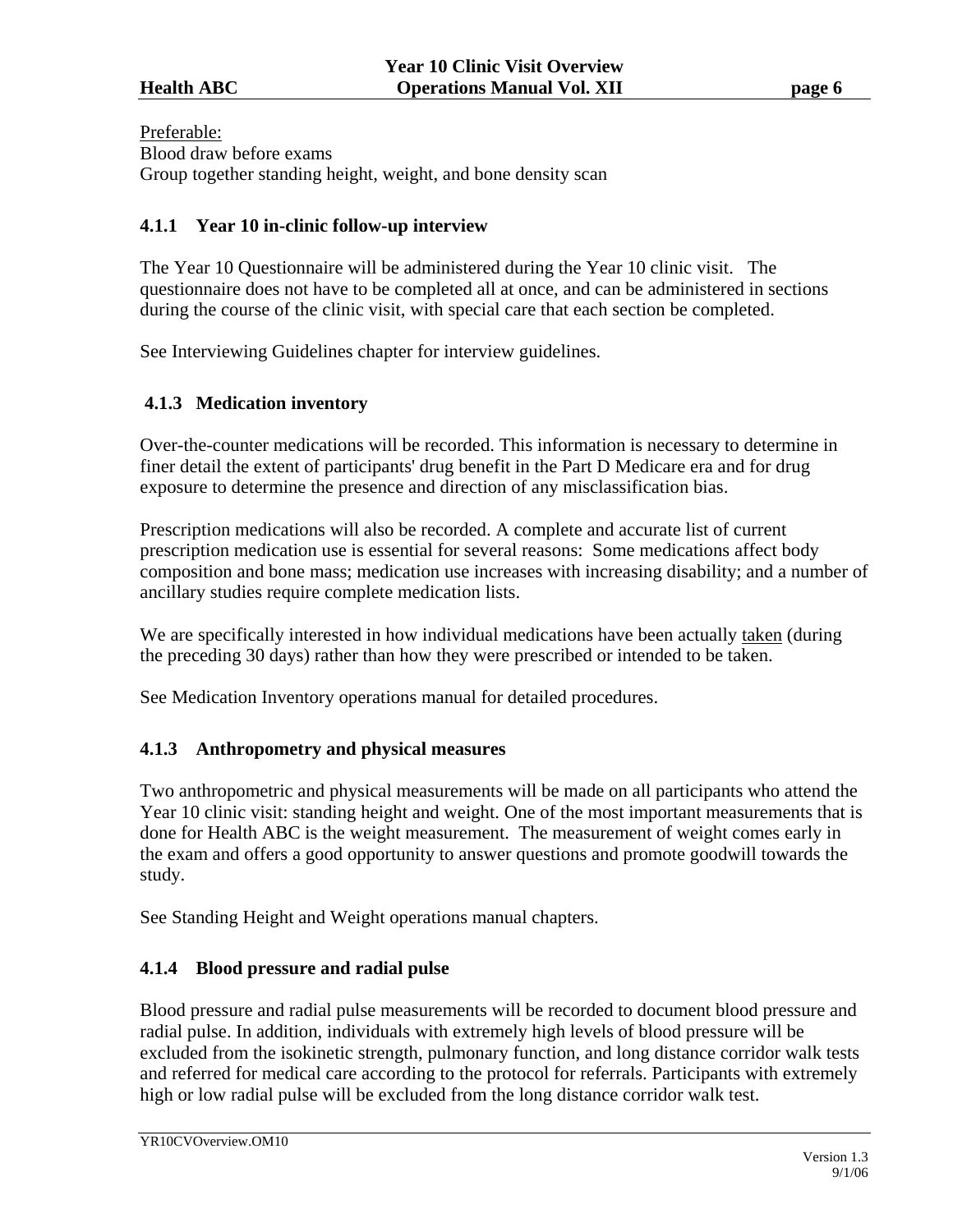See Blood Pressure and Radial Pulse operations manual chapter for detailed procedures.

### **4.1.5 Grip strength**

Grip strength is a commonly used measure of upper body skeletal muscle function and has been widely used as a general indicator of frailty. Grip strength in both hands will be measured using an adjustable, hydraulic grip strength dynamometer.

See Grip Strength operations manual for detailed procedures.

#### **4.1.6 Bone density (DXA)**

Bone mineral density of the whole body will be performed using the Hologic QDR 4500 instrument. Body composition measurements are obtained during the whole body scan. Participants should have the BMD of their hip obtained during Year 10 on the same side that was scanned at baseline, unless the participant has had a hip replacement on that side.

See Bone Density Scan (DXA) operations manual for detailed procedures.

#### **4.1.7 Isokinetic strength (Kin-Com)**

A Kin-Com isokinetic dynamometer will be used to evaluate the concentric strength of the knee extensors.

See Isokinetic Strength operations manual for detailed procedures.

#### **4.1.8 Pulmonary function test**

Pulmonary function tests on each participant will include:

- Forced expiratory spirometry
- Slow vital capacity (only if a participant cannot perform the forced maneuver)

You will need the participant's height to do the PFT measurement. Refer to the participant's height on page 37 in the Year 10 Clinic Visit Workbook. Do not use the height from baseline.

See Pulmonary Function Test – EasyOne spirometer operations manuals for detailed procedures.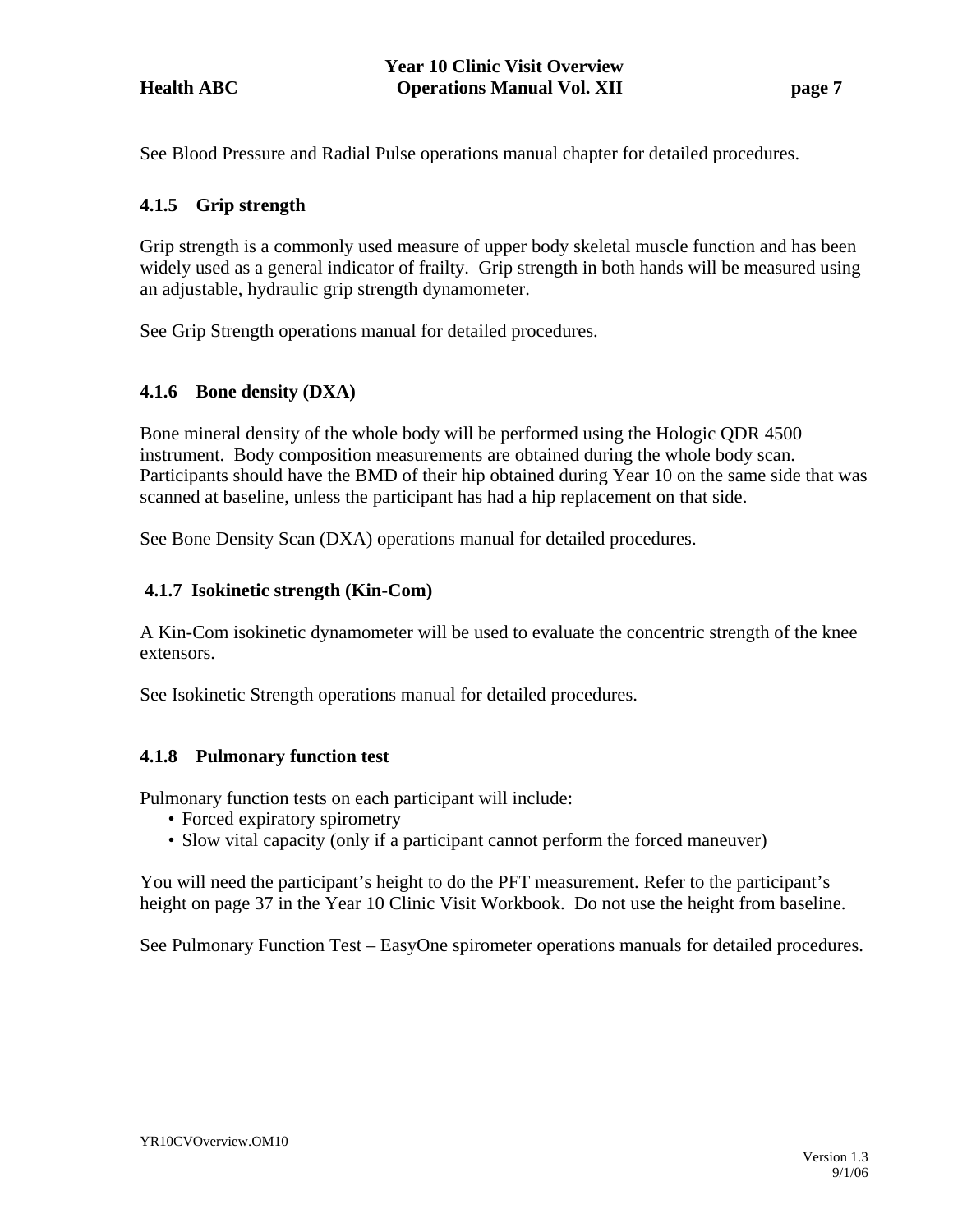#### **4.1.9 Performance-based measures (chair stands, standing balance, and balance walks)**

Direct assessments of physical performance have become standard measurements in epidemiological studies in the elderly. These assessments generally tap multiple domains of physiological performance, including lower extremity strength, balance, coordination, and flexibility. The assessment techniques used in Health ABC have been derived from several previous studies, are reliable when performed in a standardized fashion, and are well tolerated by elderly participants. The following assessments are included in the Health ABC performance battery: single and multiple chair stands and standing balance.

See Performance-based measurement operations manual chapter for detailed procedures.

#### **4.1.10 Rapid Estimate of Adult Literacy in Medicine (REALM)**

The REALM is a brief, highly reliable, and well-validated word recognition based measure of reading level, targeted to identify low literacy. It consists of 66 common lay-medical terms of variable difficulty and takes 1 to 3 minutes to administer.

See Rapid Estimate of Adult Literacy in Medicine (REALM) operations manual for detailed procedures.

#### **4.1.11 Teng mini-mental state exam**

The Teng Mini-Mental State Examination (MMSE) is a widely used test of cognitive function among the elderly. It includes tests of orientation, registration, attention, calculation, recall, and visual-spatial skills. The Teng MMSE is an expanded 100-point version of the original Folstein MMSE designed to increase the standardization, sensitivity, and specificity of the test as a screen for dementia. This form of the test was designed to sample a broader variety of cognitive functions, cover a wider range of difficulty levels, and enhance the reliability and validity of the scores.

See Teng Mini-Mental State operations manual for detailed procedures.

#### **4.1.12 Digit symbol substitution**

The Digit Symbol Substitution Test (DSST) may be a more sensitive measure of dementia than the MMSE. The DSST requires response speed, sustained attention, visual spatial skills and set shifting. It is part of the Wechsler Adult Intelligence Scale, one of the most widely used measures of intelligence.

The DSST requires that the participant fill in a series of symbols correctly coded within 90 seconds. In this test the higher the score the better the person's performance.

See Digit Symbol Substitution Test operations manual for detailed procedures.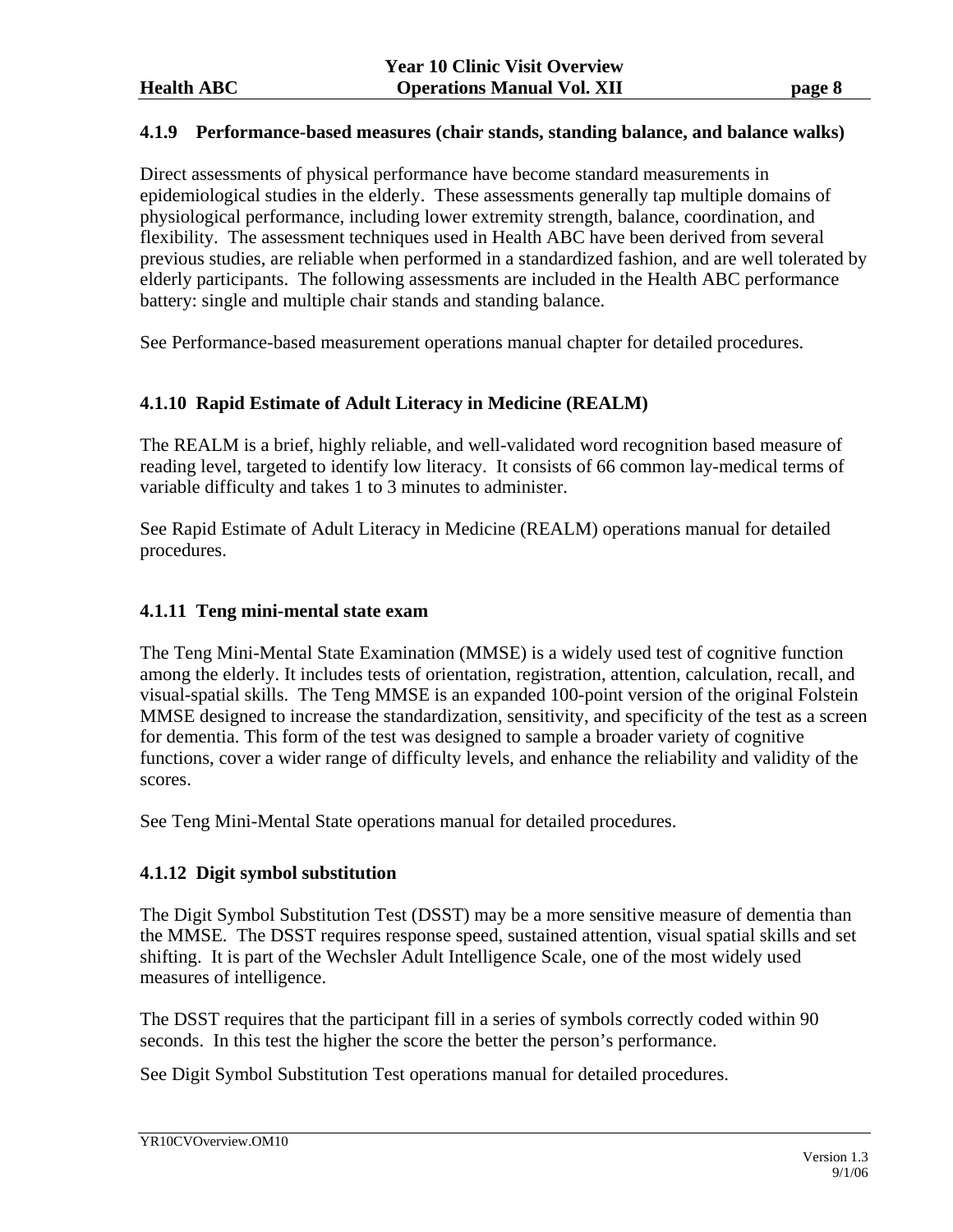### **4.1.12 Executive control function - CLOX 1**

Executive control function will be measured using the CLOX 1, a clock-drawing test. Impairment in executive control function is thought to contribute to loss of independence through interference with the ability to initiate, direct, plan, and execute complex goal-directed activities, such as preparing meals, following a medication regimen, etc.

See Executive Control Function – CLOX 1 operations manual for detailed procedures.

# **4.1.13 20-meter walk**

This is a modification of the short walk test used in many epidemiological and clinical studies. The test is divided into two parts.

- the time to walk 20 meters at the participant's usual pace along with the number of steps, and
- the time to walk 20 meters as fast as the participant can, along with the number of steps

See 20-meter Walk operations manual for detailed procedures.

#### **4.1.14 Long-distance corridor walk**

The Health ABC long distance corridor walk (LDCW) is a two-stage walking-based test of exercise tolerance and fitness level. The first stage consists of a 2-minute walk where participants are instructed to cover as much ground as they can at a pace they can maintain. The second stage consists of the 400-meter walk, which follows after a 30 second pause to get the pulse rate.

See Long Distance Corridor Walk operations manual for detailed procedures.

#### **4.1.15 Blood collection and processing**

This year, a maximum of 60 mL of whole blood will be collected for the main and ancillary studies.

See Biospecimen Collection and Processing operations manual chapters for detailed procedures.

# **4.1.16 CT**

Pittsburgh participants will have CT scans. The purpose of the CT scan is to provide a means of quantifying the muscle and fat volumes in participants in the Health ABC protocol. Participants in Pittsburgh will also have a CT scan to determine bone mineral density of the lumbar spine. The CT body composition image will be used to calculate:

- Subcutaneous fat volume and density at L4-L5
- Visceral fat volume and density at L4-L5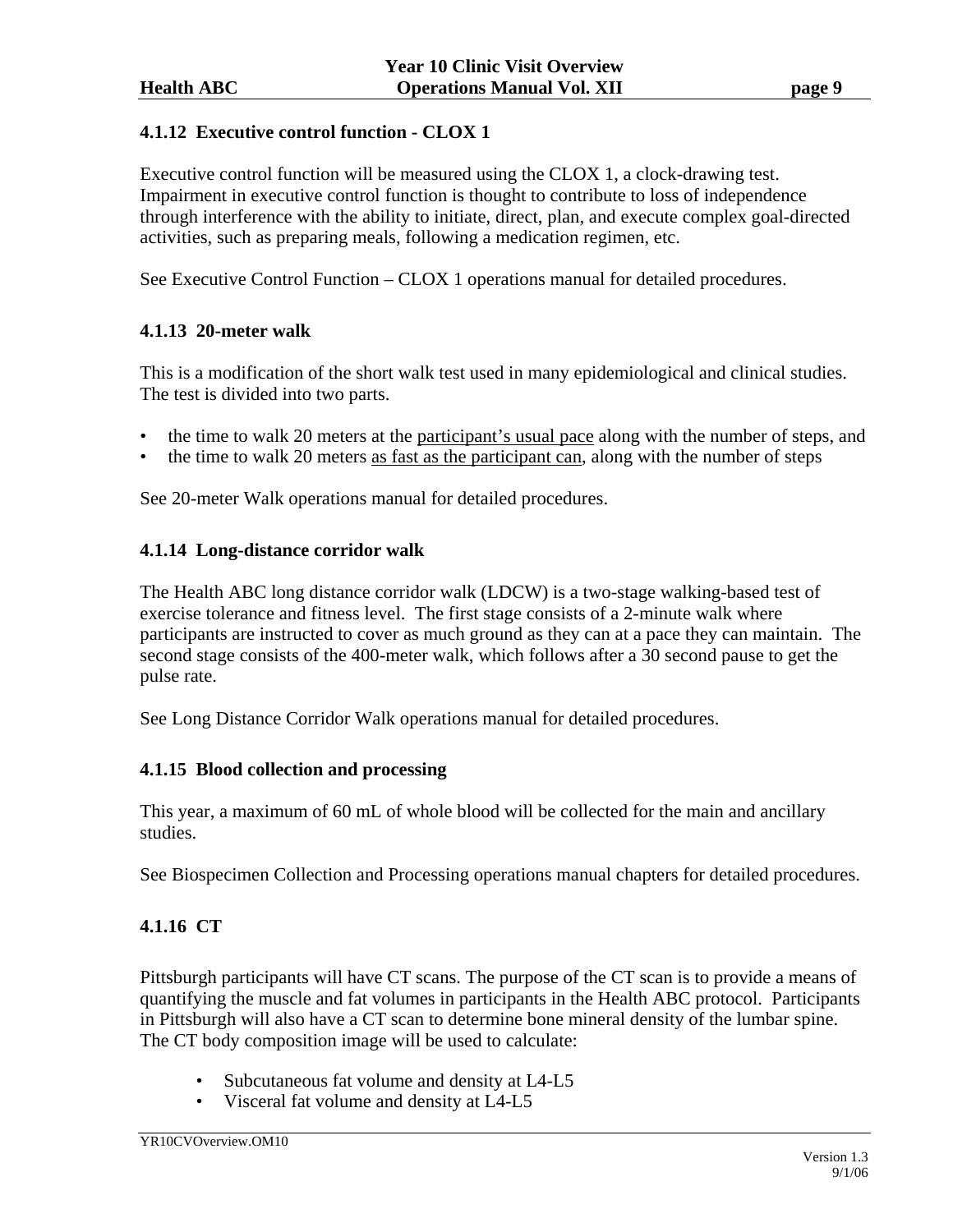- Abdominal muscle volume and density at L4-L5
- Thigh muscle volume and density at mid-femur
- Subcutaneous fat volume and density at mid-femur
- Intramuscular fat volume and density at mid-femur

See Computed Tomography operations manual for detailed procedures.

#### **4.1.17 Accelerometry and energy expenditure**

A subgroup of participants will have accelerometry and energy expenditure measurements. The combination of accelerometry, heart rate, and the criterion measure of free-living activity energy expenditure by doubly-labeled water will provide an unprecedented opportunity to understand physical activity in older adults.

See Accelerometry and Energy Expenditure operations manuals for detailed procedures.

#### **4.2 Procedure checklist and exit interview**

At the end of the Year 10 clinic visit, an exit interview should be performed to:

- Thank the participant. Be sure the participant knows how much we appreciate their participation.
- Answer questions. Some participants may have questions about various examinations.
- Make sure the Year 10 Clinic Visit Workbook Procedure Checklist is completed; ie., the header information including the Health ABC Enrollment ID #; participant's first and last name; whether the CT was scheduled; whether the visit included scheduling an MRI; and permission to send test results to the physician (see Appendix 1). Confirm that all exams and measurements were completed. Review the Year 10 Clinic Visit Workbook and complete the Procedure Checklist appropriately. Record on the checklist whether or not a test was completed, was partially completed, whether or not the participant refused a test, or whether the test was not done for some other reason.
- Provide selected results (Appendix 4). Participants will be given the following results:
	- $\Rightarrow$  Height. Standing height in feet and inches should be provided.
	- $\Rightarrow$  Weight. Weight in pounds should be provided.
	- $\Rightarrow$  Blood pressure. Each participant will be given current guidelines for follow-up and evaluation based on the blood pressure recorded.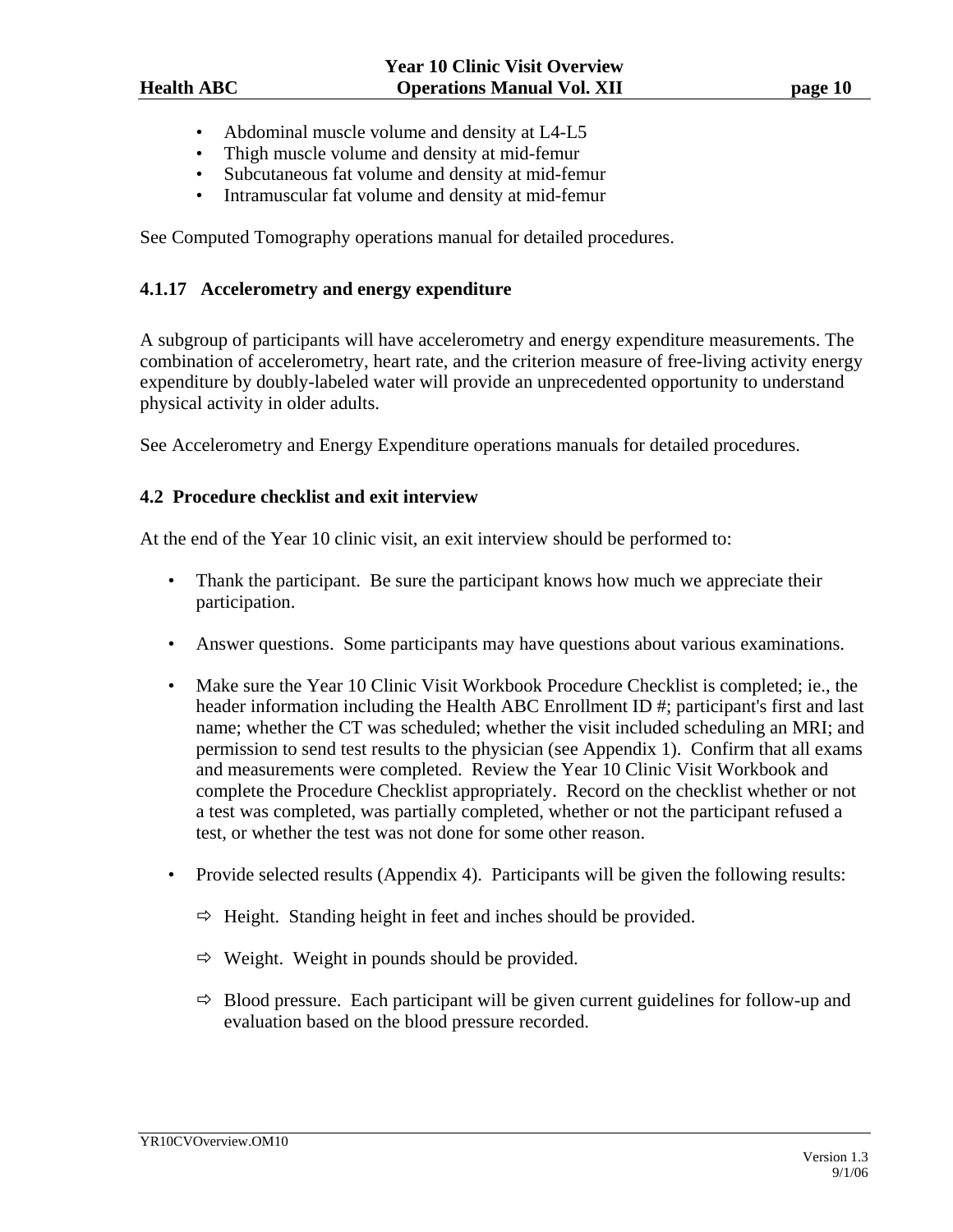- $\Rightarrow$  Body Composition. The participant will receive a body composition results report that includes their percent body fat and where their results fit in the range of Health ABC participant results.
- $\Rightarrow$  Bone mineral density (BMD). Their BMD will be plotted by the DXA technician on a sex and race-specific normative curve.
- $\Rightarrow$  Pulmonary Function Test. Spirometry results will be given to each participant. These results include the percent predicted FVC, the percent predicted FEV1 and the ratio between the FEV1 and FVC. A brief explanation of what these values mean and what ranges are considered to be normal will also be included in the report.
- $\Rightarrow$  Laboratory tests: Fasting glucose, HgA<sub>1</sub>C, and CBC results will be sent at a later date.
- $\Rightarrow$  Brain MRI: Important abnormalities will be reported to participants.
- $\Rightarrow$  CT: Important abnormalities will be reported to participants.
- Summarize future contact with the study both for scheduled visits and endpoints. Participants should be reminded to immediately contact the clinic for any of the following events:
	- $\Rightarrow$  Hospitalization. Any overnight stay in an acute care facility.
	- $\Rightarrow$  Surgery. Any surgery requiring regional (e.g., spinal) or generalized anesthesia. This includes same-day surgery for angioplasty.
	- $\Rightarrow$  Fracture. Any broken bone, excluding minor fractures of the ribs, toes, fingers, etc.
	- $\Rightarrow$  Cancer. Any newly diagnosed cancer, excluding non-melanoma skin cancer.

Suggested script: "It is very important to the study for us to know as soon as possible about changes in your health. Between study visits, we ask that you call the clinic at this number (xxx) xxx-xxxx, if you are hospitalized overnight, have surgery, are told that you have a new cancer, break any bones, or have outpatient surgery to open an artery (angioplasty)."

# **4.3 Incomplete visits**

Occasionally, a participant may not complete their entire clinic visit. They may agree to come in at a later date to have the exams that they missed during their first visit. It is important to minimize the amount of time between the first and the second visit. It is not necessary to reweigh the participants who come in for a second clinic visit. For the DXA exam use the weight that is recorded on page 37 of the Year 10 Clinic Visit Workbook.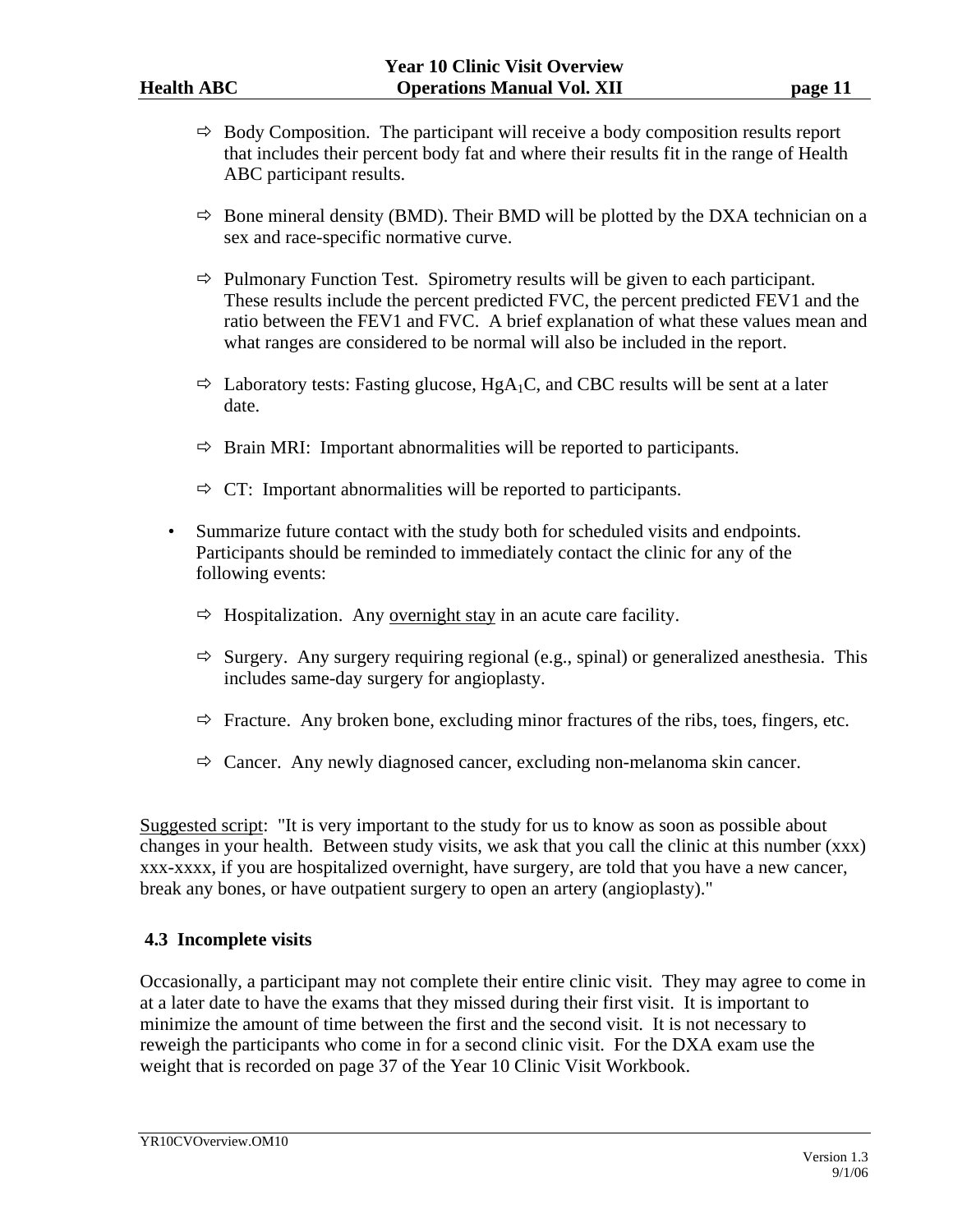#### **Starred (**Õ**) items on data collection forms**

The star  $(\star)$  indicates priority questions and exams, and defines the minimum data to be collected during the clinic visit. Begin by administering the star questions/exams first only if the participant refuses to complete the entire clinic visit.

As always, the goal is still to administer the complete Year 10 Clinic Visit Workbook to all Health ABC participants. However, in the event that some participants may not be willing to complete the entire clinic visit, we have identified those questions and exams that are most important to administer. These priority questions/exams are identified by a star next to the question/exam. If the participant is unwilling to complete the entire clinic visit, complete the starred questions and exams first. Once the starred questions and exams have been completed, continue to complete the other non-starred questions and exams, if the participant is willing. Please mark "Refused" on all questions/exams that the participant is NOT willing to complete.

#### **5. Alerts and notifications**

At the clinic visit, participants will receive a report that includes height, weight, blood pressure, lung function, and DXA results (see Appendix 4). Table 2 lists measures that have alert values; Appendices 7, 8, and 9 contain examples of alert letters to physicians. Lab results will be sent to the participant within several weeks of the clinic visit.

| Table 2<br><b>Health ABC Tests: Alert Values</b>                                                                                                      |                                                                                                     |  |  |  |
|-------------------------------------------------------------------------------------------------------------------------------------------------------|-----------------------------------------------------------------------------------------------------|--|--|--|
| <b>DefinedValues</b>                                                                                                                                  | <b>Examiner Discretion</b>                                                                          |  |  |  |
| <b>Blood Pressure</b><br><b>Bone Density</b><br>Pulmonary function<br>Fasting glucose<br>HgA1C<br>White blood cells<br>Hematocrit<br><b>Platelets</b> | Weight loss $\geq 10\%$<br>Teng mini-mental state<br>Symptoms during<br>long distance corridor walk |  |  |  |

#### **5.1.1 Blood pressure**

Page 1 of the Year 10 Participant Results Report includes a place for the participant's name and for their systolic and diastolic blood pressure values that can found on page 39 (Questions #6 and #7) in the Year 10 Clinic Visit Workbook. Record these results on the Year 10 Participant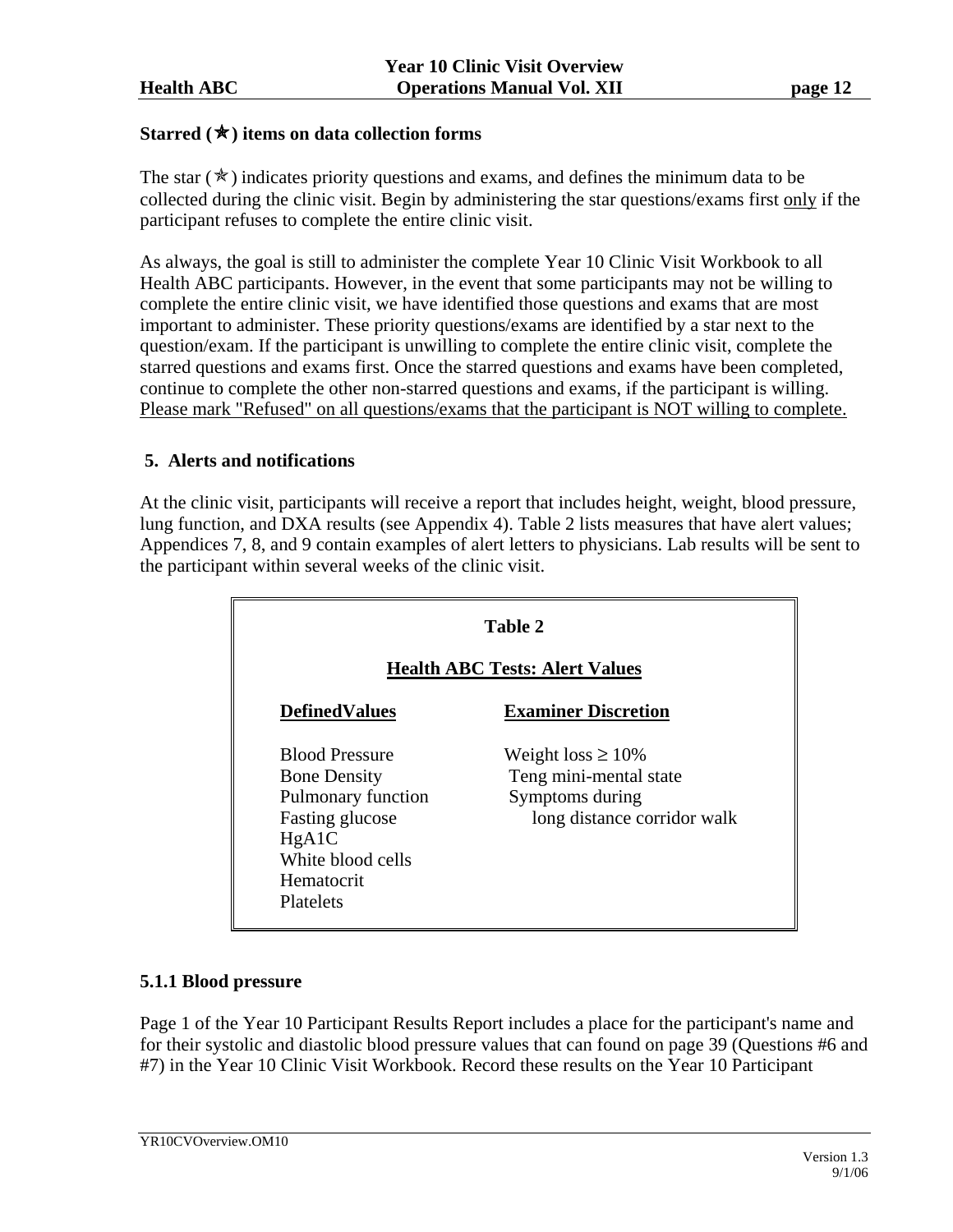Results Report. Review the Joint National Committee on Detection, Evaluation, and Treatment of High Blood Pressure recommendations based on the participant's blood pressure (see below).

| Normal:       | Less than $120/80$ mm Hg               |
|---------------|----------------------------------------|
|               | Prehypertension: $120-139/80-89$ mm Hg |
| Hypertension: | $140/90$ mm Hg or higher               |

There are five categories to check on the blood pressure portion of the Year 10 Participant Results Report:

- If the participant's systolic blood pressure is normal, i.e.,  $\langle 120 \text{ systolic}, \text{and} \langle 80 \rangle$ diastolic or prehypertension, 120-139 systolic, or 80-89 diastolic, check "Recheck blood pressure within 1 year" on the Year 10 Participant Results Report.
- If the participant's systolic blood pressure is  $140$  to  $159$ , or their diastolic blood pressure is 90-99, check the box on the Year 10 Participant Results Report that says "Recheck blood pressure within 2 months." Suggest to the participant that they have their blood pressure rechecked within 2 months.
- If the participant's systolic blood pressure is 160 to 179, or their diastolic blood pressure is 100-109, check the box on the Year 10 Participant Results Report that says "See your doctor in 1 month." Suggest to the participant that they see their doctor within one month.
- If the participant's systolic blood pressure is 180 to 209, or their diastolic blood pressure is 110-119, check the box on the Year 10 Participant Results Report that says "See your doctor in 1 week." If the participant gives their permission, you can contact their primary care provider within one week, or instruct the participant to contact their primary care provider within one week.
- If the participant's systolic blood pressure is  $\geq 210$ , or their diastolic blood pressure  $is \geq 120$ , check the box on the Year 10 Participant Results Report that says "See your doctor immediately." If the participant gives their permission, you can contact their primary care provider immediately, or instruct the participant to contact their primary care provider immediately.

Instruct the participant to talk with their doctor about any specific questions that they may have about their blood pressure.

# **5.1.3 Bone density (DXA)**

The alert for DXA is loss of bone at a greater rate than 1.6 % a year since baseline. (See Appendix 6 for alert letter to participant and Appendix 7 for the alert letter to physician to be sent after confirmation of excess bone loss from the DXA Reading Center [see Appendix 5 - Excessive Bone Loss Form].)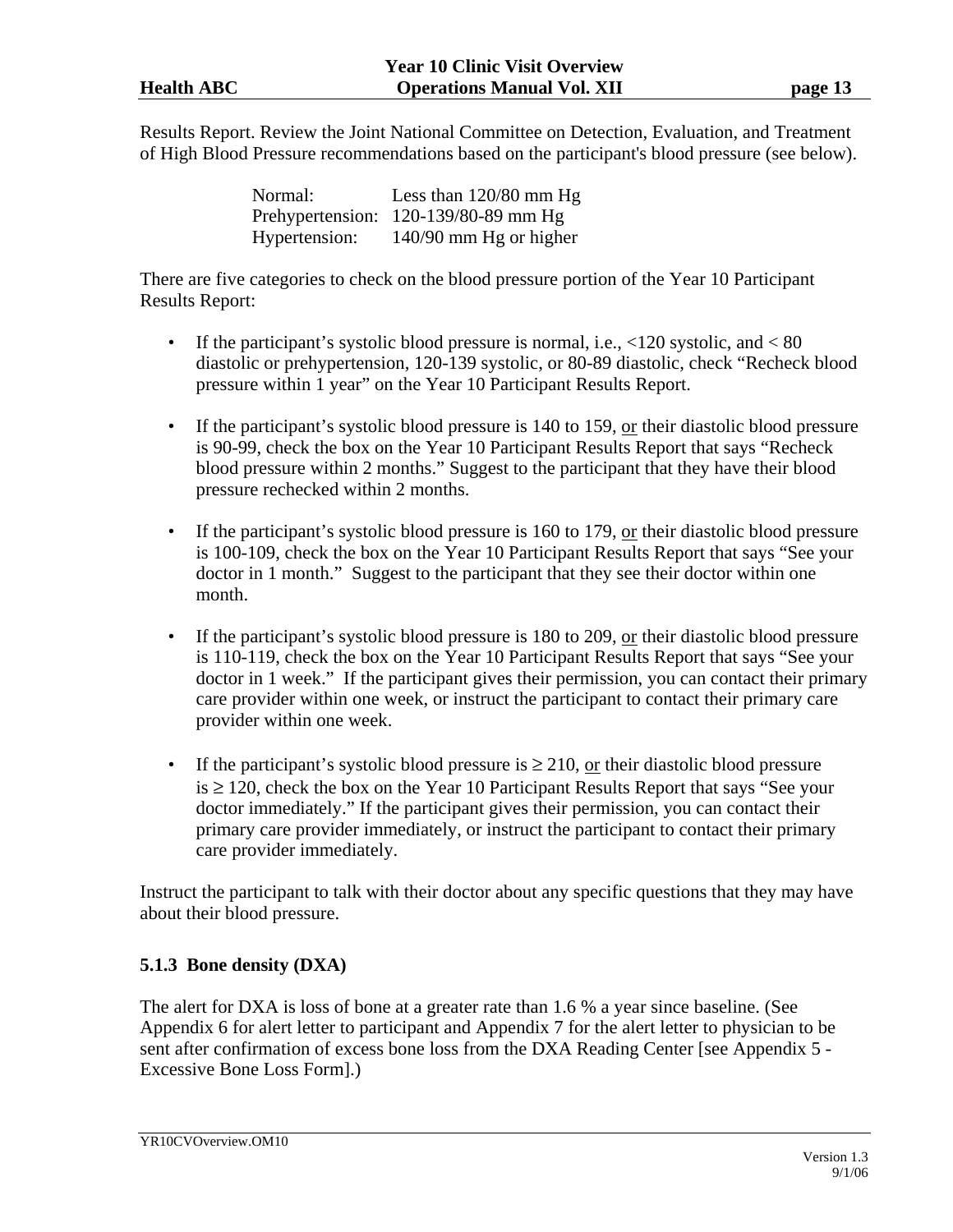#### **5.1.3 Long distance corridor walk**

If the participant develops chest pain or other symptoms, the clinic supervisor should be notified immediately.

# **5.1.4 Weight change**

Participants with weight loss of  $\geq$ 10% that appears to be unexplained will have the weight change brought to the attention of their physician with the participant's permission (see Appendix 8).

# **5.1.5 Pulmonary function test**

The alert value is an  $FEV1 < 1.0$  liter or  $< 40\%$  of predicted (whichever is the smaller number).

# **5.1.6 Teng mini-mental state**

Although there are no alert values for this test, we know that a score of 80 or less is roughly comparable to a score of 24 on the 0-30 scale and is used as a screening cut point for cognitive impairment. This is a screening test that varies with age and education. Additional clinical evaluation is needed for diagnosis. The field center physician or designee should look at the MMSE score compared to baseline and in the context of what else is known about the person, discuss the results with the participant on an individual basis. This would include sending the results to their doctor with permission.

# **5.1.7 Labs**

Fasting glucose and  $HgA_1C$  results will be sent to the clinical sites from the Core Laboratory. Local labs will send clinical sites the CBC results. CBC results will be recorded on the CBC Results form and scanned into the data system. Participants will be sent a copy of their CBC and their fasting glucose and  $HgA_1C$  results.

Please see chart below for laboratory reference ranges.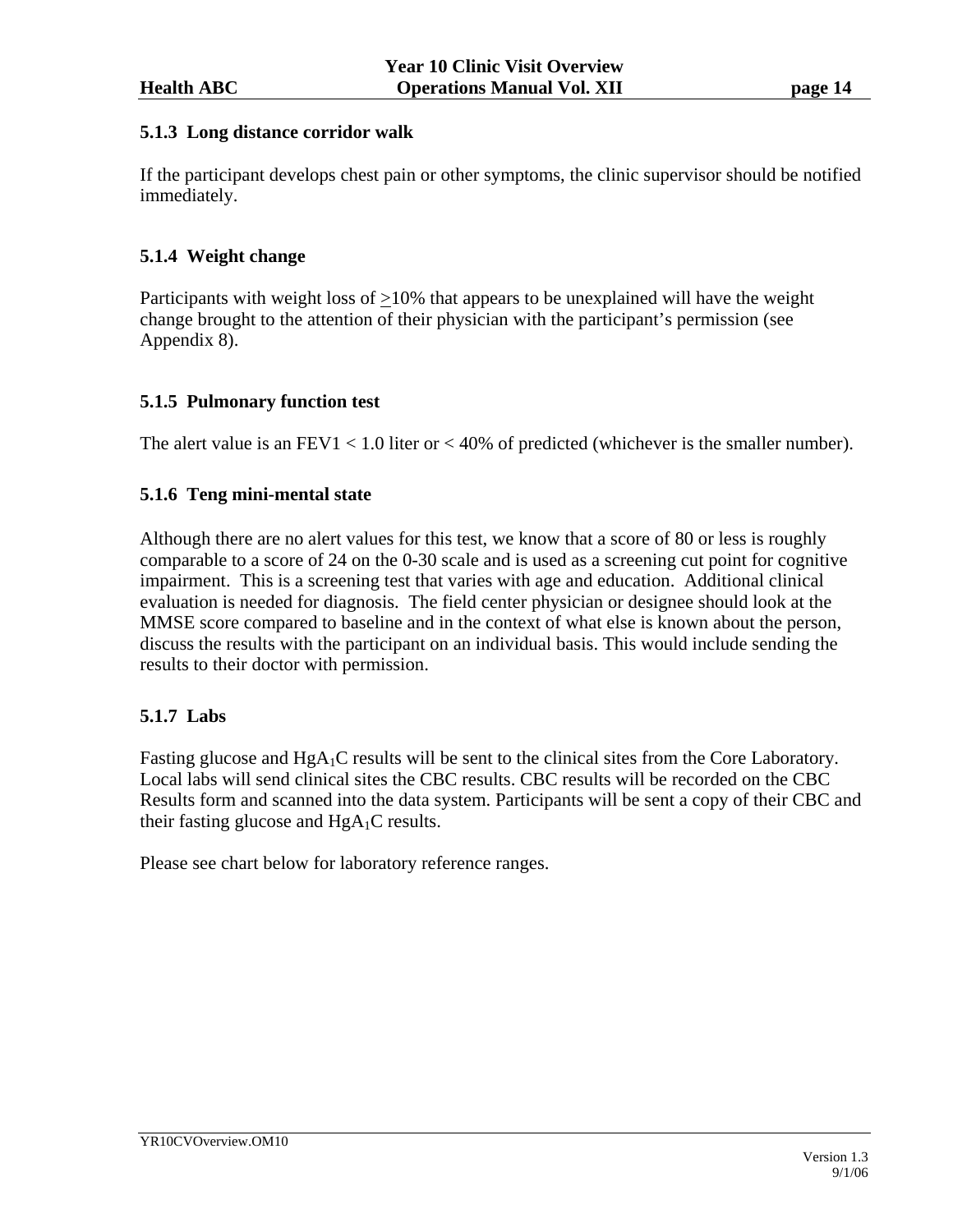# **5.1.7 Labs**

| <b>Analyte</b>                              | <b>Reference Range for Reports</b> |                   | <b>Immediate</b><br>Alerts* |
|---------------------------------------------|------------------------------------|-------------------|-----------------------------|
| Glucose Metabolism:                         |                                    |                   |                             |
| <b>Fasting Glucose</b>                      | $<$ 100 and $>$ 50 mg/dL           | Normal            | $>350$ mg/dL                |
|                                             | 100-125 $mg/dL$                    | <b>Borderline</b> | $OR < 50$ mg/dL             |
|                                             | $\geq$ 126 mg/dL                   | Elevated**        |                             |
| <b>General Chemistries:</b>                 |                                    |                   |                             |
| HgA1C                                       | Less than 6%                       | Normal            | None                        |
|                                             | Less than 7%                       | Recommended       |                             |
|                                             | 7 to 8%                            | Elevated          |                             |
|                                             | Greater than 8%                    | Further action    |                             |
|                                             |                                    | suggested         |                             |
| White blood cells                           | See local lab reference range      |                   | $<2,000$ or $>15,000$       |
| Red blood cells                             | See local lab reference range      |                   | None                        |
| Hemoglobin                                  | See local lab reference range      | None              |                             |
| Hematocrit<br>See local lab reference range |                                    |                   | $<30\% \text{ or } >50\%$   |
| Platelets                                   | See local lab reference range      |                   | $<$ 100,000 or              |
|                                             |                                    |                   | >600,000                    |
| Mean corpuscular vol.                       | See local lab reference range      |                   | None                        |
| Mean corpuscular                            | See local lab reference range      |                   | None                        |
| hemoglobin                                  |                                    |                   |                             |
| Mean corpuscular                            | See local lab reference range      |                   | None                        |
| hemoglobin content                          |                                    |                   |                             |

\*Central Lab calls Field Centers. Field center notifies participant and participant's physician by telephone/fax if participant has granted permission to notify physician. Use modified letter from CHS (see Appendix 4) with abnormal value filled in.

\*\*Notify participant and participant's physician by fax/letter if participant has granted permission to notify physician. Use modified letter from CHS with abnormal value filled in.

# **6. Clinic safety**

# **6.1 Background and rationale**

All life threatening emergencies that occur at the Health ABC clinic, such as acute myocardial infarction, should be referred for immediate evaluation at an acute care facility, with emergency measures taken in the clinic before departure. Minor emergencies, such as hypotension or fainting, receive treatment in the clinic. Although most emergencies are of even less severe nature, Health ABC Field Center Clinics are prepared for both types.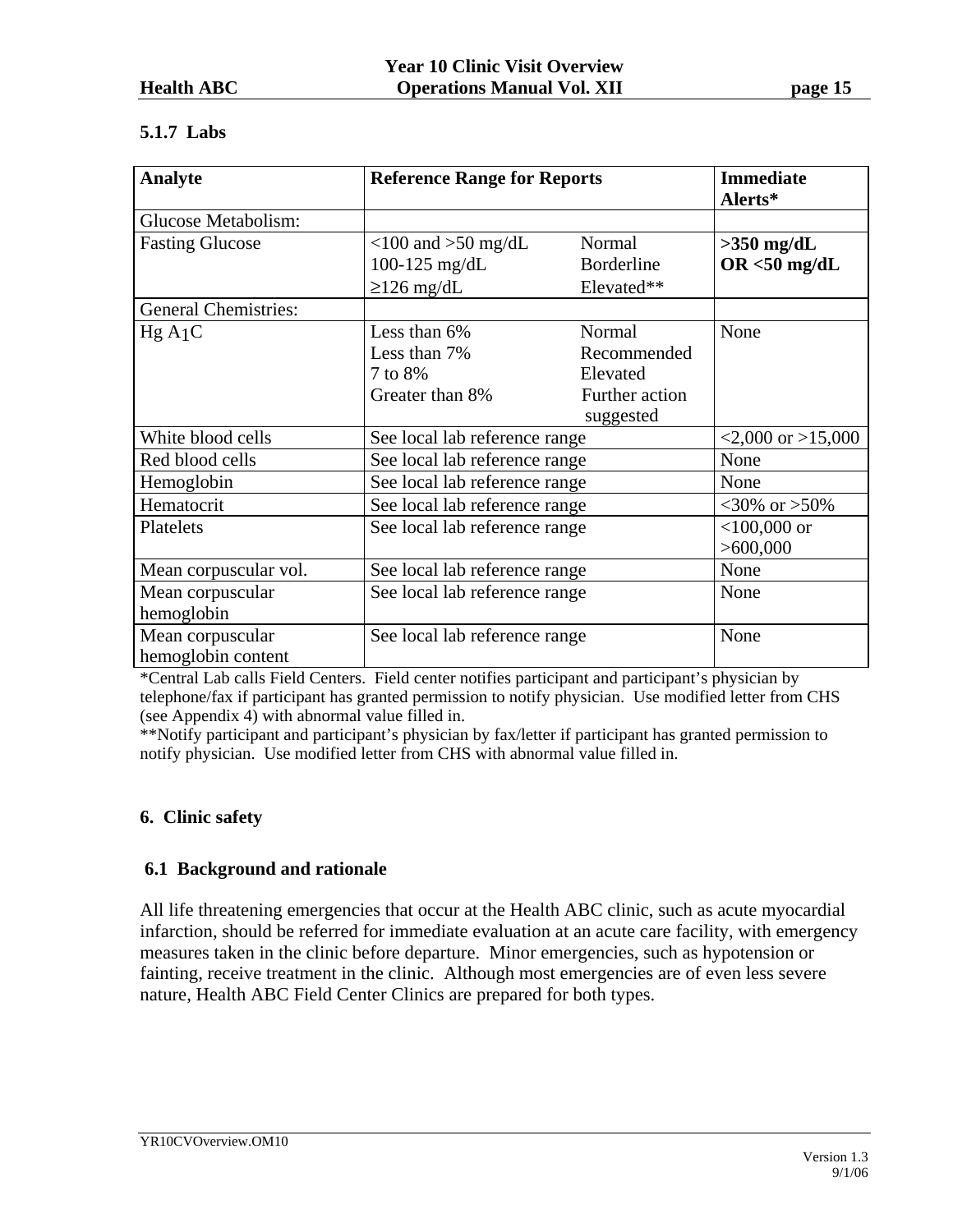### **6.2 Major emergencies**

When a serious life-threatening event occurs in the clinic setting, the primary concern of the clinic staff is to implement pre-established procedures to get the participant to the nearest medical facility. It is imperative that local emergency measures be activated; in most cases, this requires calling 911. Do not take the participant to the emergency room. Let the paramedics do that. At every clinic session a physician, physician assistant, or registered nurse with certification in basic life support is on duty and physically present. Needed life support procedures should be continued until emergency care arrives or the participant is transported to a hospital.

Each Health ABC clinic has specific emergency procedures which define:

- 1. Who is in charge during the emergency
- 2. Who administers treatments
- 3. Who is notified
- 4. What action clinic staff takes
- 5. Which reports are filed

Each clinic has, in addition to trained personnel and emergency equipment, posted in a conspicuous place, such as the reception area, the following:

- phone number of police station
- phone number of fire stations
- 



In each participant's folder, the name and phone number of their physician or usual source of health care is available on a standard Health ABC form. The home and work telephone number of the next-of-kin are also listed.

All medical emergency situations should be coordinated by a physician when present in the clinic. In the physical absence of the latter, this role should be assumed by the charge nurse or senior physician assistant. When not physically present in clinic, they are within immediate reach by phone or paging system and within a short distance to the clinic. The physician duty roster is posted with the clinic secretaries and in the office of the head nurse and/or senior physician assistant so that the name of the responsible physician is readily accessible. However, in no case should emergency referral and/or care be deferred while staff is attempting to locate a clinic doctor. All personnel should be trained to carry out their specific responsibility during an emergency. Retraining is conducted at least yearly, inclusive of any emergency drill.

All major emergencies should be documented, identifying the type of emergency and action taken. This report should be completed by the clinic coordinator and co-signed by a clinic physician and the Principal Investigator. These reports should be maintained in a central file at each field center and a copy of the report should be kept in the participant's chart.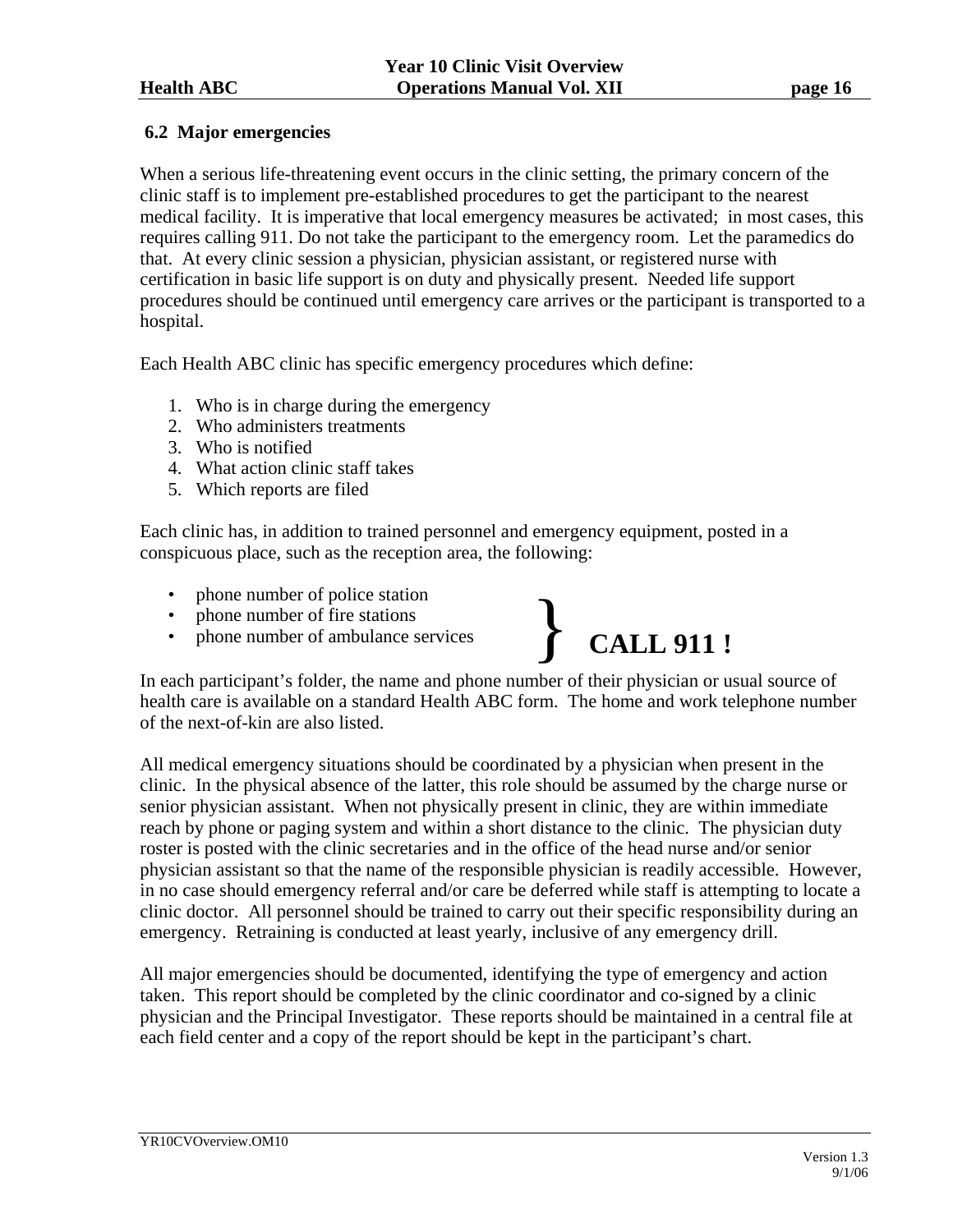#### **6.3 Minor emergencies**

The most common minor emergency is simple syncope (fainting) and near syncope.

In any situation in which syncope is likely, staff should verify that the participant does not look or feel faint. When the participant looks faint or feels faint the following steps should be implemented:

- 1. Have the person remain in the chair and sit with their head between their knees or lie down.
- 2. Crush an ampule of smelling salts and wave under the participant's nose for a few seconds. DO NOT place ampule directly under the nose.
- 3. Provide the participant with a basin and a towel when they feel nauseous.
- 4. Check blood pressure and pulse.
- 5. Have the participant stay in the chair until they feel better and their color returns. Recheck blood pressure and pulse.

If the participant continues to feel sick, recline the chair, place a cold, wet towel on the back of the person's neck, and notify the clinic nurse coordinator. When a participant faints, they should be cautiously lowered to the supine position on the floor and one attendant immediately calls for an in-house physician or nurse to assist the participant. The remaining attendant raises the participant's legs above the plane of the body to increase venous return. Prior to this, the staff member momentarily palpates for a carotid pulse and checks to be sure the participant is breathing. When life support measures are needed, the measures outlined in the above sections are followed.

# **6.4 Emergency equipment**

A basic first aid kit is maintained at each field center. The kit contains a reference guide of its contents, and is checked every 6 months and immediately after each use. At each Field Center, the study coordinator identifies the person responsible for this task.

#### **6.5 Emergency plans in case of fire**

- 1. Notify the emergency management system (911) to report the fire.
- 2. Close all windows and doors.
- 3. Escort all participants to the nearest fire exit and assemble a safe distance from the building.
- 4. Alert the clinic coordinator and the building supervisor of the emergency situation.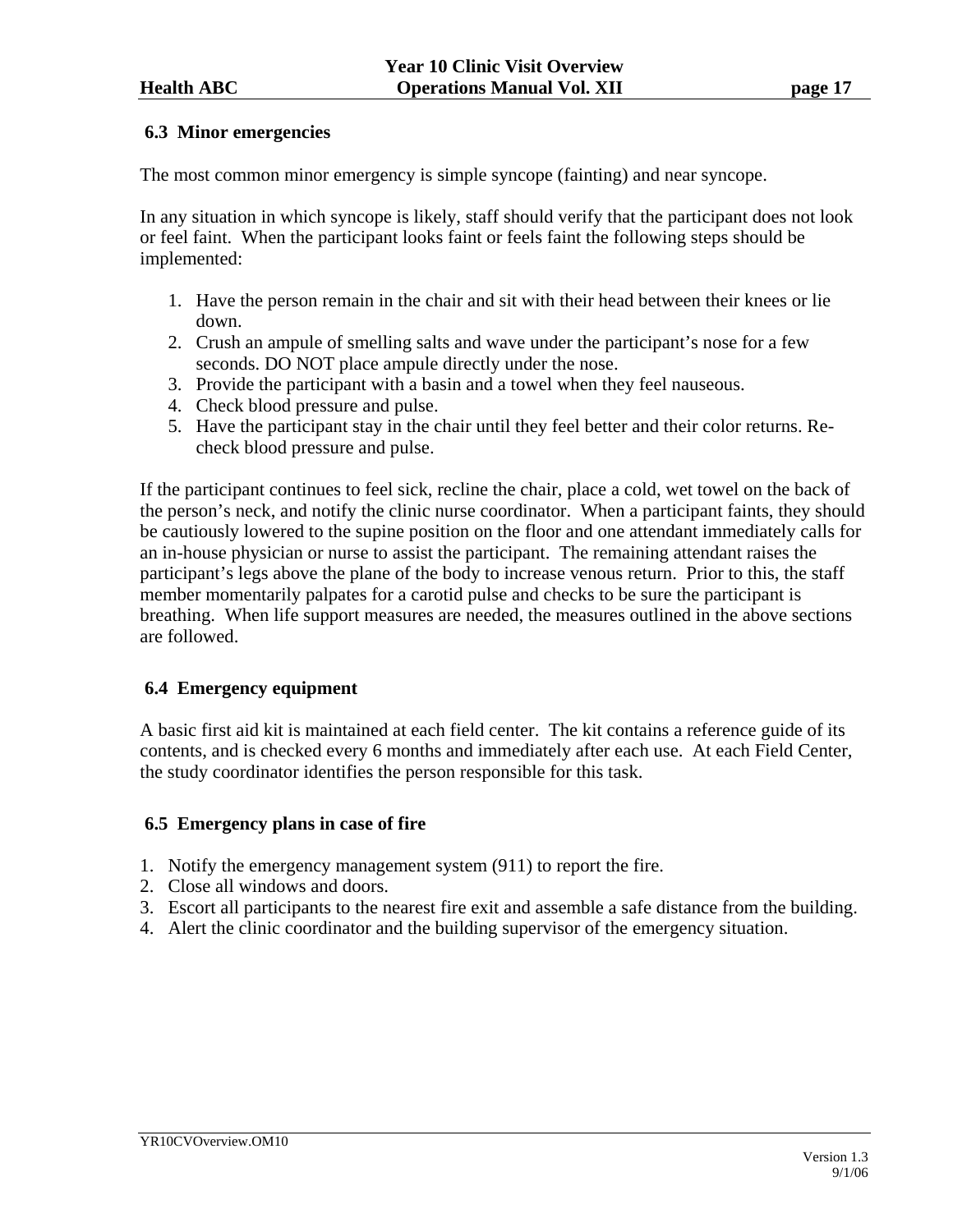# **Appendix 1 Year 10 Clinic Visit Workbook Procedure Checklist**

|    |                      | HABC Enrollment ID #                                                      |           | Acrostic                    |                                                   |                        | Date Visit Completed            | Staff ID#       |
|----|----------------------|---------------------------------------------------------------------------|-----------|-----------------------------|---------------------------------------------------|------------------------|---------------------------------|-----------------|
|    | $4$ ealth<br>Н       |                                                                           |           |                             |                                                   |                        |                                 |                 |
|    | Day<br>Year<br>Month |                                                                           |           |                             |                                                   |                        |                                 |                 |
|    |                      |                                                                           |           | <u>YEAR 10 CLINIC VISIT</u> |                                                   |                        | <b>WORKBOOK</b>                 |                 |
|    |                      | What is your?                                                             |           | Type of Annual Contact:     |                                                   | O Year 8               | $\bullet$ Year 10               |                 |
|    |                      |                                                                           |           |                             |                                                   |                        |                                 |                 |
|    |                      | First Name                                                                |           | M.I.                        | Last Name                                         |                        |                                 |                 |
|    |                      |                                                                           |           | <b>PROCEDURE CHECKLIST</b>  |                                                   |                        |                                 |                 |
|    |                      | <b>Measurement</b>                                                        |           | Yes:                        | Yes.                                              | No:                    | No:                             | <b>Comments</b> |
|    |                      |                                                                           | Page<br># | fully<br>completed          | Measurement Measurement<br>partially<br>completed | Participant<br>refused | Other reason/<br>Not applicable |                 |
| ₩  | 1.                   | Was the Year 10<br>questionnaire administered?                            |           | O                           | O                                                 | O                      | O                               |                 |
|    |                      | 2. Medication inventory                                                   | 35        | O                           | O                                                 | O                      | O                               |                 |
|    |                      | 3. Height, standing                                                       | 37        | O                           | O                                                 | $\circ$                | $\circ$                         |                 |
| ₩  | 4.                   | Weight                                                                    | 37        | O                           | O                                                 | O                      | O                               |                 |
|    |                      | 5. Radial pulse                                                           | 38        | O                           | O                                                 | O                      | $\circ$                         |                 |
|    |                      | 6. Blood pressure                                                         | 39        | O                           | O                                                 | O                      | O                               |                 |
| 文文 |                      | 7. Grip strength                                                          | 40        | O                           | O                                                 | O                      | O                               |                 |
|    |                      | 8. Bone density (DXA) scan                                                | 42        | O                           | O                                                 | O                      | O                               |                 |
|    |                      | 9. Isokinetic strength (Kin-Com)                                          | 45        | O                           | O                                                 | O                      | O                               |                 |
|    |                      | 10. Pulmonary function test                                               | 49        | O                           | O                                                 | O                      | O                               |                 |
|    |                      | 11. Chair stands                                                          | 51        | O                           | O                                                 | O                      | $\circ$                         |                 |
|    |                      | 12. Standing balance                                                      | 52        | O                           | O                                                 | O                      | O                               |                 |
|    |                      | 13. Balance walks                                                         | 53a       | O                           | O                                                 | O                      | $\circ$                         |                 |
|    |                      | 14. Rapid Estimate of Adult<br>Literacy in Medicine (REALM)               | 53b       | O                           | O                                                 | O                      | O                               |                 |
| ₩  |                      | 15. Teng mini-mental state                                                | 54        | O                           | O                                                 | O                      | $\circ$                         |                 |
|    |                      | 16. Digit symbol substitution test                                        | 60        | O                           | O                                                 | O                      | O                               |                 |
|    |                      | <b>17. CLOX1</b>                                                          | 62        | O                           | O                                                 | O                      | O                               |                 |
| ₩  |                      | 18. 20-meter walk                                                         | 63        | O                           | O                                                 | O                      | O                               |                 |
|    |                      | 19. Long distance corridor walk                                           | 64        | O                           | O                                                 | O                      | O                               |                 |
| ✬  |                      | 20. Phlebotomy                                                            | 72        | O                           | O                                                 | O                      | O                               |                 |
| ₩  |                      | 21. Laboratory processing                                                 | 75        | $\circ$                     | $\circ$                                           | O                      | $\circ$                         |                 |
|    |                      | 22. Was the Energy Expenditure<br>Visit 1 administered?                   |           | O                           |                                                   | O                      | O                               |                 |
|    |                      | 23. Were the peripheral neuropathy<br>tests administered?                 |           | O                           | O                                                 | O                      | O                               |                 |
|    |                      | Pittsburgh only                                                           |           |                             |                                                   |                        |                                 |                 |
|    |                      | 24. Did ppt. agree to schedule CT?<br>25. Did ppt. agree to schedule MRI? |           | O<br>O                      |                                                   | O<br>O                 | O<br>O                          |                 |
|    |                      | Would you like us to send a copy of your test results to your doctor?     |           |                             |                                                   |                        | O Yes                           | O No<br>26409   |
|    |                      |                                                                           |           |                             | +Page 1+                                          |                        | Year 8/10 Clinic Visit Workbook |                 |
|    |                      |                                                                           |           |                             |                                                   |                        | Version 1.3a, 7/26/06           |                 |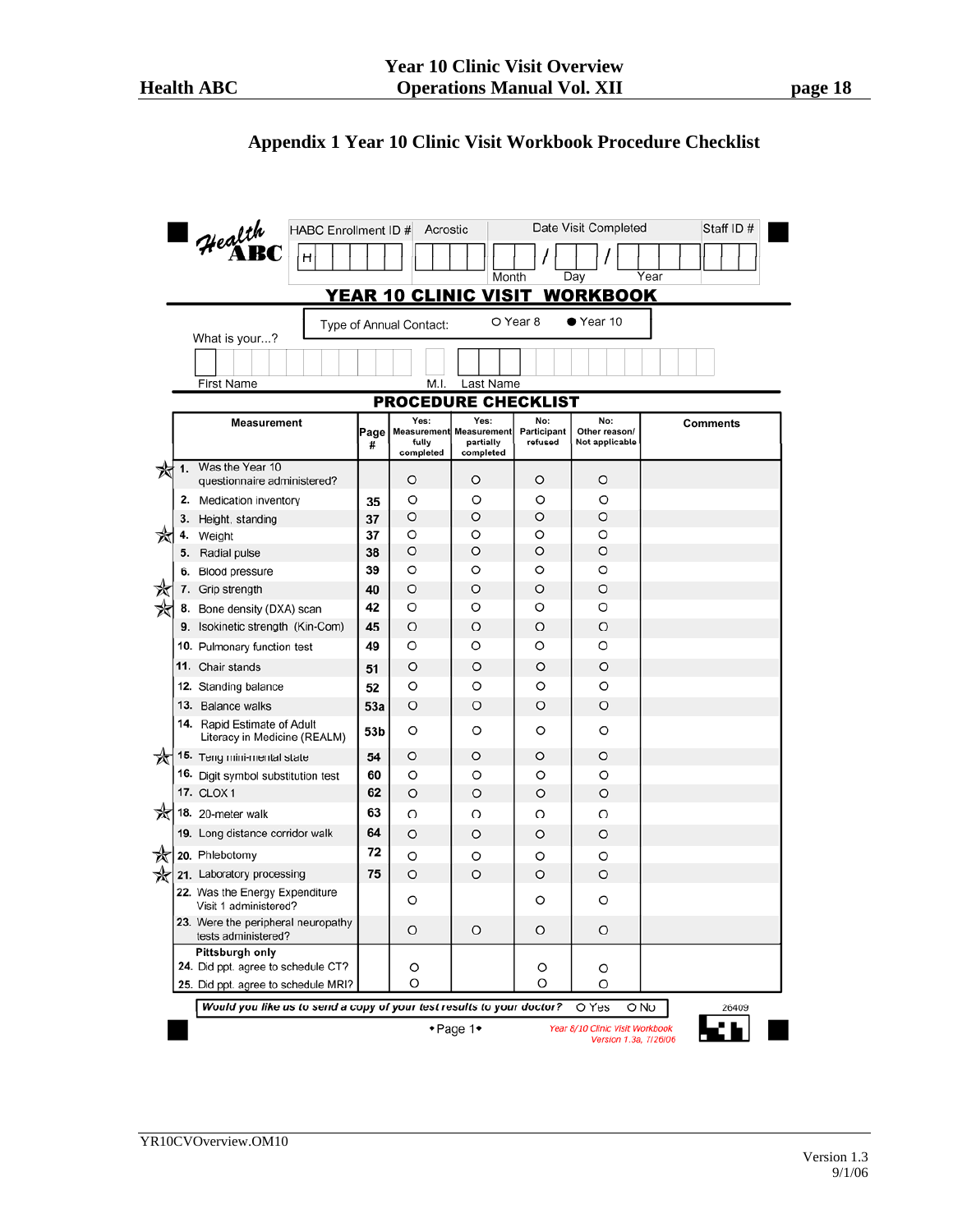#### **Appendix 2 Year 10 Pre-Visit Instructions**

Dear : and the state of the state of the state of the state of the state of the state of the state of the state of the state of the state of the state of the state of the state of the state of the state of the state of the

Your appointment for your Health ABC Year 10 Clinic Visit has been scheduled for: at a.m. at XXXXXXXXX, XXXXXXXX (a map is enclosed). Parking is available in the garage attached to our clinic or van transportation will be provided as prearranged.

# *Please be sure to review these instructions for your upcoming clinic visit, since they are very important for the success of your tests:*

- Read all enclosed materials.
- Please fast for 12 hours prior to your clinic visit (no eating or drinking, except for water and prescription medications).
- Take all your regular medications, as usual.
- If you regularly use an inhaler for a lung or respiratory condition, be sure to bring this with you to the clinic.
- Drink plenty of water before you come into the clinic.
- Wear comfortable shoes for walking. It would be helpful if you wear a short-sleeved shirt, since this will make taking your blood pressure easier. Do not wear pantyhose or girdles. You will be asked to change clothes for some tests.
- Do not wear jewelry to the clinic, if possible, since this may make it more difficult to do your bone scan.
- If you have glasses, bring both your reading glasses and any glasses that you use for longer distances.
- If you have a hearing aid, bring it with you.
- A plastic bag has been provided for all of the prescription AND non-prescription medications that you have taken in the last 30 days only. Include eye drops, shots, supplements, vitamins, pain medications, laxatives or bowel medicines, cold medications, cough medications, antacids or stomach medicines, and ointments or salves. Please bring these with you to the clinic.

Thank you again for your very valuable help in this important research study! We look forward to seeing you again.

Please call XXX-XXXX if you have any questions about your visit.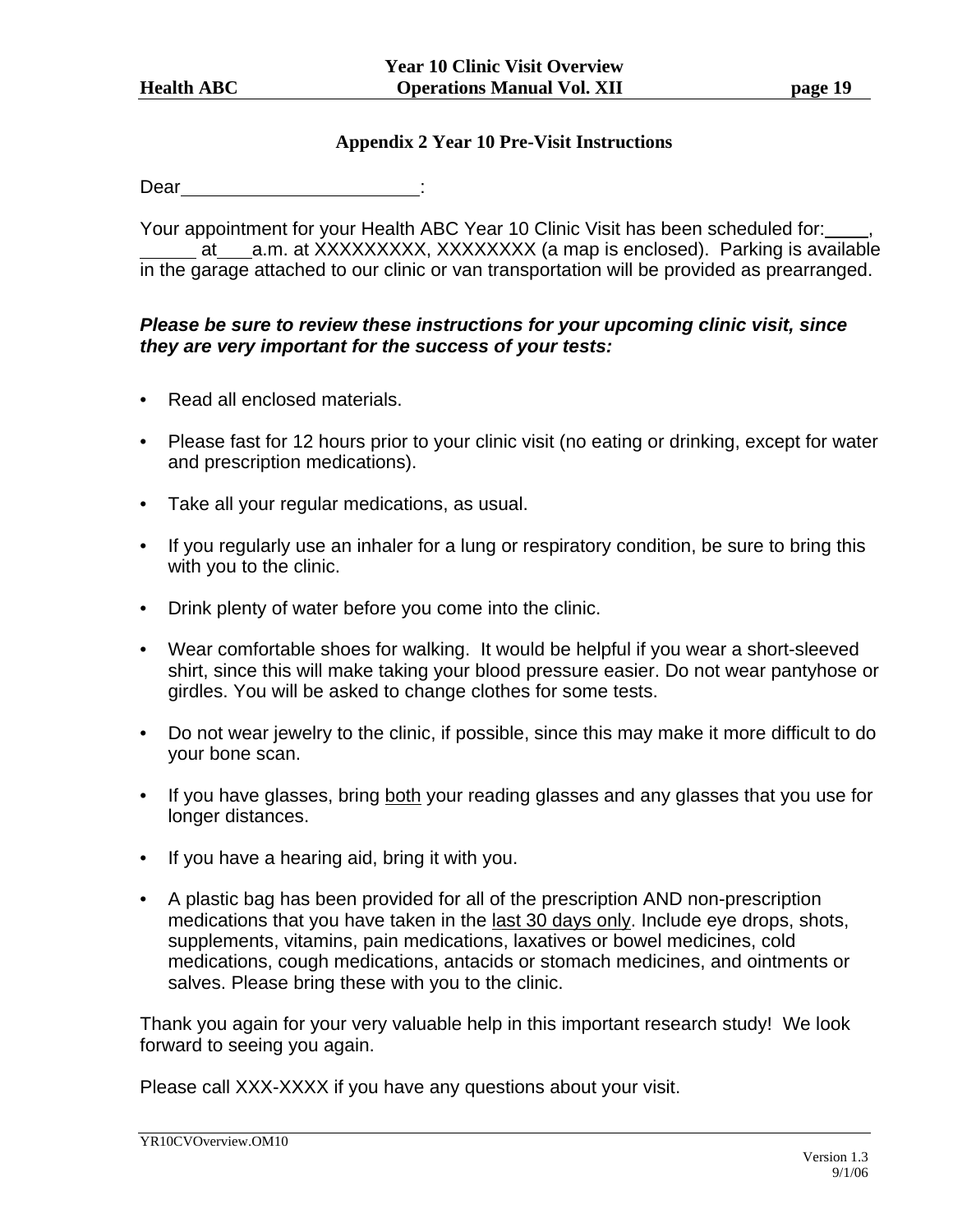#### **Appendix 3 Data from Prior Visits Report**

#### Year 10 Clinic Visit **Data from Prior Visits Report**

Participant Name: Health ABC Enrollment ID# : Acrostic:

- 1. Date of last regularly scheduled contact:
- 2. Missed Year 8 clinic visit?
- 3. Reason for missed Year 8 clinic visit:
- 4. Type of Year 8 contact:
- 5. Missed Year 9.5 phone interview?
- 6. Reason for missed Year 9.5 phone interview:
- 7. Type of Year 9.5 contact:
- 8. Has the participant ever had a proxy interview?
- 9. For which contact(s)?

#### **STANDING HEIGHT**

Was the participant standing sideways at the baseline (Year 1) visit when their height was measured?

**WEIGHT CHANGE ALERT** 

- 1. Participant's weight at their Year 8 clinic visit:
- 2. Participant's weight at their Year 8 clinic visit minus 10%:

**BLOOD PRESSURE** 

Which arm was used for the baseline (Year 1) blood pressure?

**BONE DENSITY (DXA) SCAN** 

1. Which hip was scanned at baseline (Year 1)?

- Page 1 -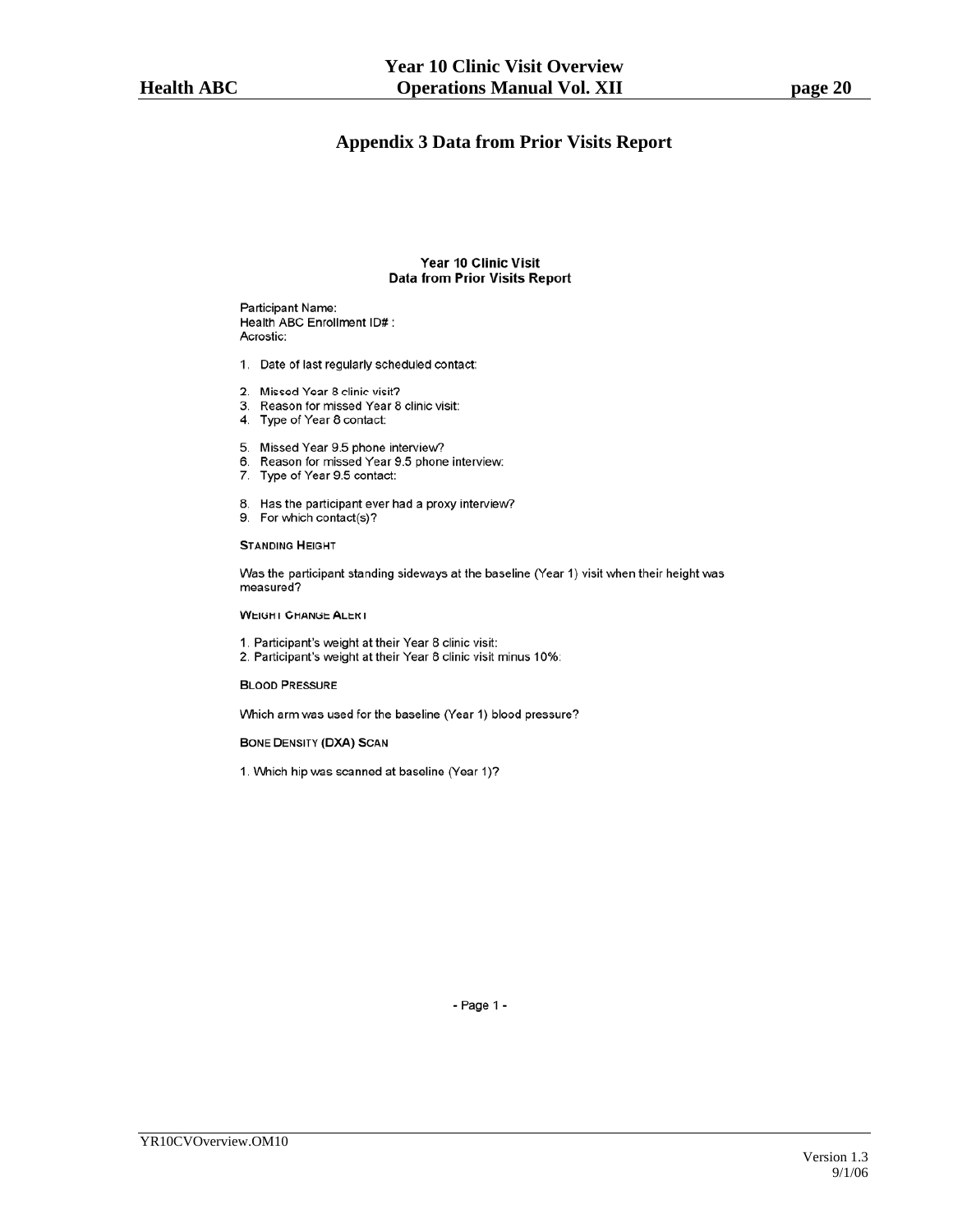**ISOKINETIC QUADRICEPS STRENGTH (KIN COM)** 

- 1. Which leg was tested at the Year 8 clinic visit?
- 2. Which leg was tested at the baseline (Year 1) clinic visit?
- 3. Which hip was scanned at the baseline (Year 1) clinic visit?
- 4. Manual position for most recent quadriceps strength measurement:
- a. Dynamometer tilt
	-
- b. Dynamometer rotation c. Lever arm green C stop
- d. Lever arm red D stop
	-
- e. Seat rotation
- f. Seat back angle
- g. Seat bottom depth
- h. Seat bottom angle
- i. Lever arm length

**PULMONARY FUNCTION TEST** 

- $H =$
- $R =$

**LONG DISTANCE CORRIDOR WALK** 

Were there abnormal Marquette ECG hardcopy references collected during the Year 4 ECG, or, if they didn't have the Year 4 ECG, during the baseline (Year 1) ECG?

**ENERGY EXPENDITURE** 

Is participant in the Energy Expenditure cohort?

**CT TRACKING - PITTSBURGH ONLY** 

Which thigh was measured for the last CT scan?

- Page 2 -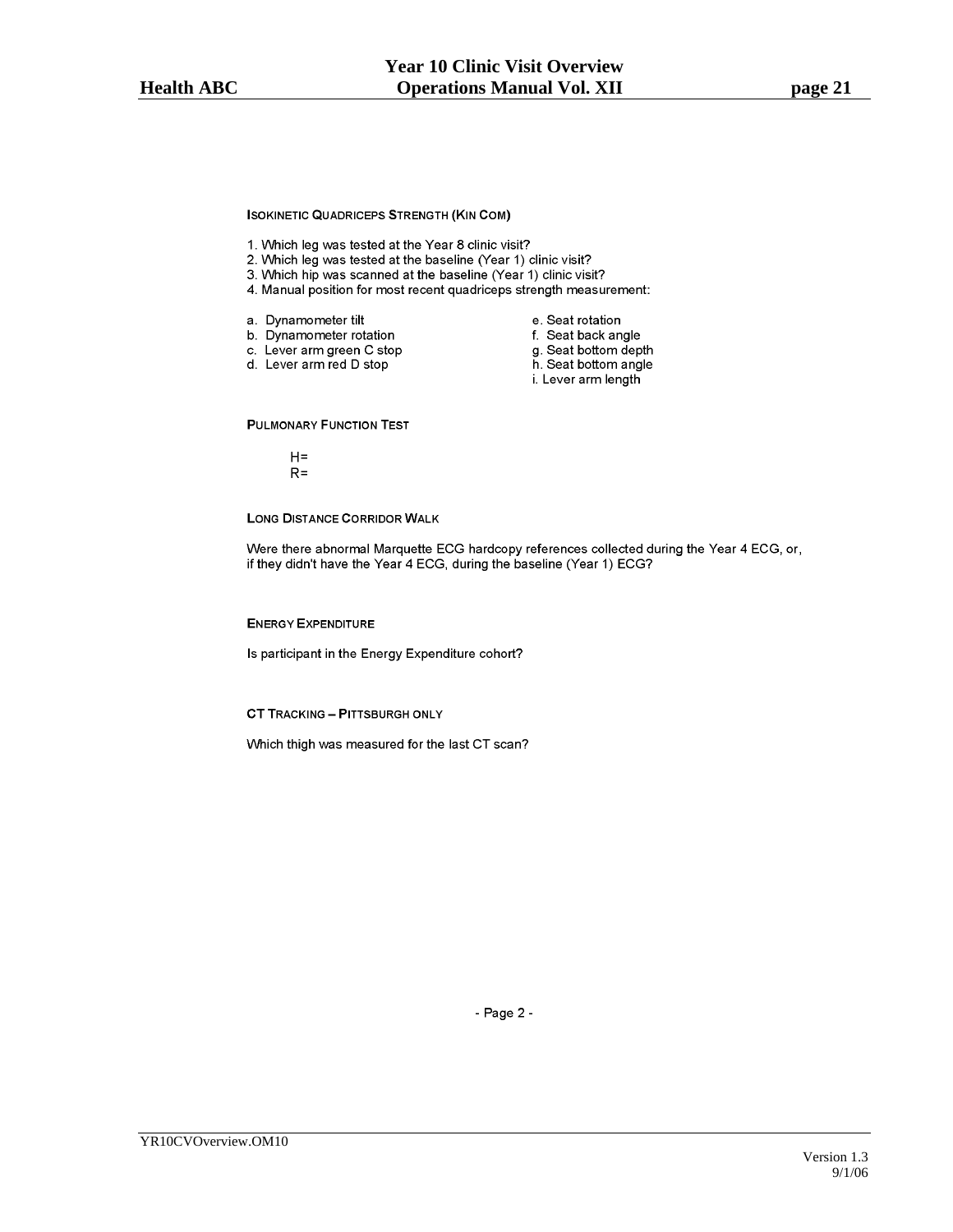#### **MEDICATION INVENTORY**

The following is a listing of prescription medications used by the participant in Year 6. Please confirm with the participant whether this information is still current and complete and update the MIF, being careful to determine whether medications listed below were used continuously or whether there is a new start date.

| <b>Medication Name</b> | <b>Formulation Code</b> | Frequency | Duration | Still Using |
|------------------------|-------------------------|-----------|----------|-------------|
|------------------------|-------------------------|-----------|----------|-------------|

#### **EVENTS REPORTED**

The following Event Forms have been entered to date for this participant:

| Event Form Reference # | Type of Event | Date Reported | Date of Event |
|------------------------|---------------|---------------|---------------|
|                        |               |               |               |

DATE OF DEATH

- Page 3 -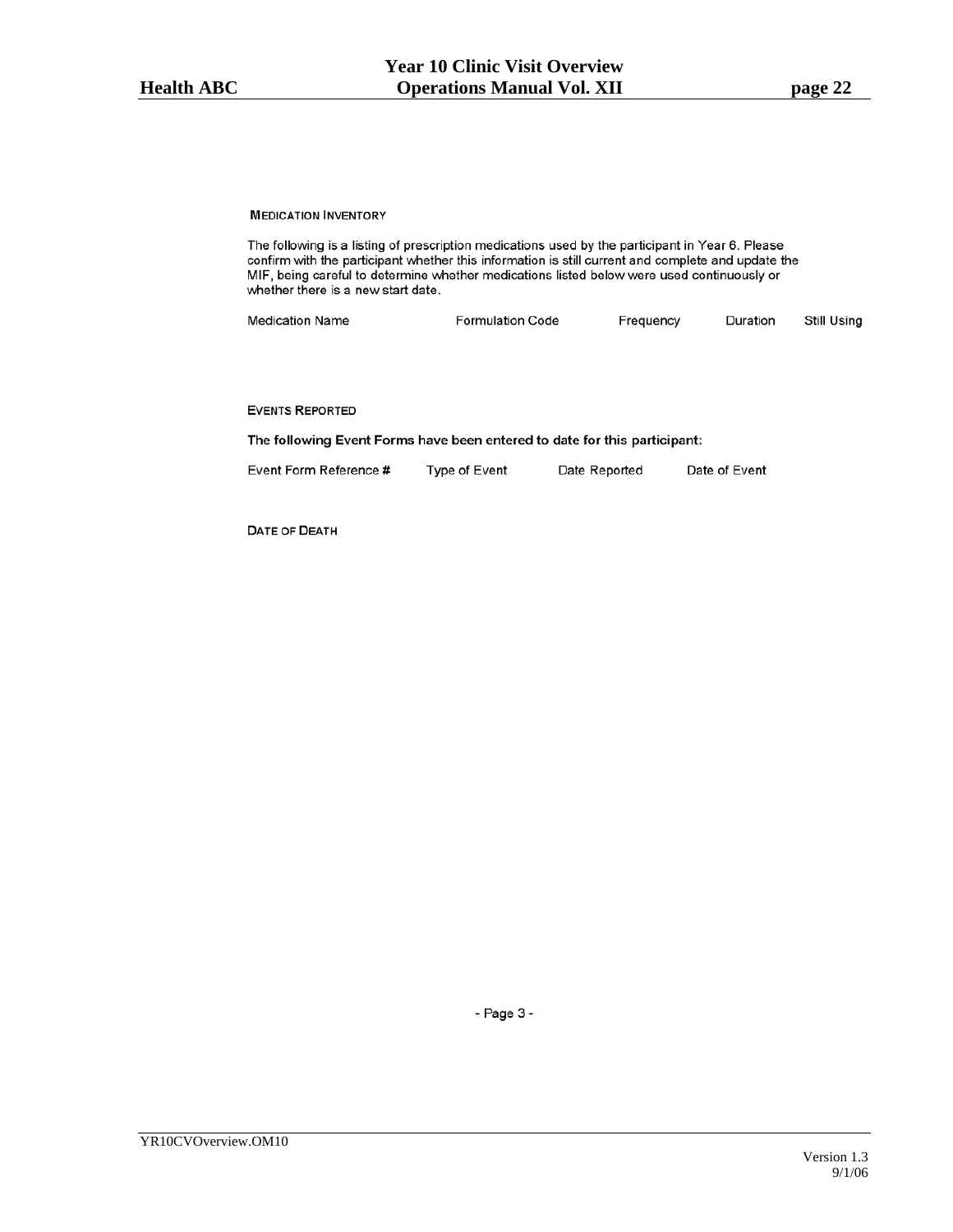#### **Appendix 4 Health ABC Examination Results**

**Men** 

| Health<br><b>Health</b>  |                                    |
|--------------------------|------------------------------------|
|                          | <b>Year 10 Participant Results</b> |
| <b>Participant Name:</b> |                                    |
|                          |                                    |

Date of Year 10 Clinic Visit:

 $\frac{1}{\text{Month}}$  Day  $\overline{Year}$ 

Height:

\_\_ feet \_\_\_ inches

Weight:

**Blood Pressure:** 

 $1 \_ \_ \_ \_ \$  mm Hg

 $\frac{1}{2}$  pounds

| Normal:          | Less than $120/80$ mm Hq |
|------------------|--------------------------|
| Prehypertention: | 120-139 / 80-89 mm Hg    |
| Hypertension:    | 140 / 90 mm Hg or higher |

Based on your blood pressure taken today, the Joint National Committee on Detection, Evaluation, and Treatment of High Blood Pressure recommends that you:

 $\Box$  Have your blood pressure rechecked within 1 year

 $\Box$  Have your blood pressure rechecked within 2 months

 $\Box$  See your doctor about your blood pressure within 1 month

 $\Box$  See your doctor about your blood pressure within 1 week

 $\Box$  See your doctor about your blood pressure immediately

If you have any specific questions about your blood pressure, please talk with your doctor.

Page 1 of 5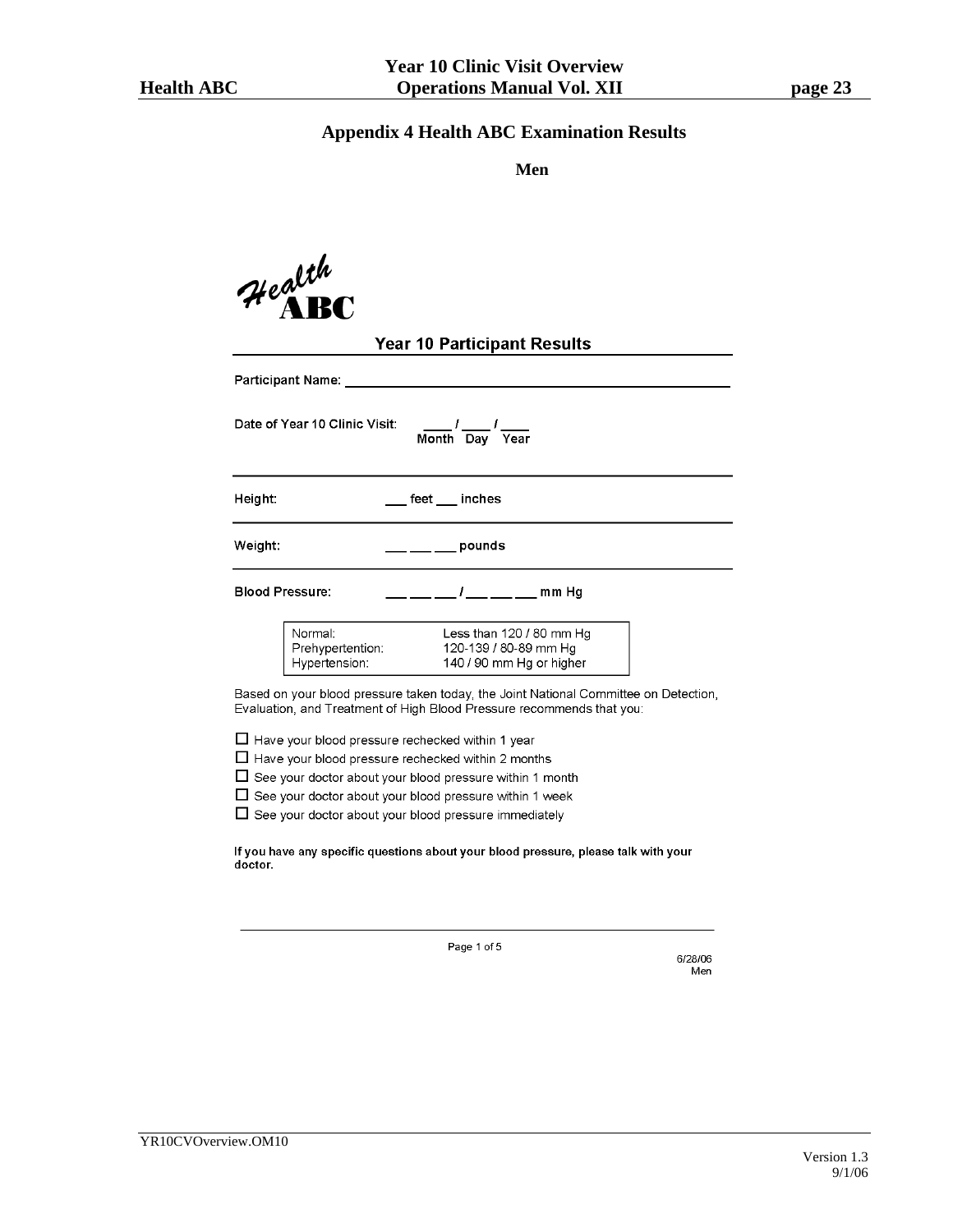#### **BODY COMPOSITION**

One of the goals of Health ABC is to determine how weight and body composition (fat and lean muscle mass) affect health as we get older. With age, our weight changes and this is often the result of an increase in body fat along with a decrease in lean mass. These changes in body fat and lean mass may lead to an increased risk for health problems and disability. For example, obesity (high percent body fat) may reduce life expectancy by increasing the risk of developing coronary artery disease, high blood pressure, Type II diabetes, certain types of cancer, and several other diseases including arthritis. Although less common, a person may have too little body fat. Since we need a certain amount of body fat (called essential fat) to maintain normal body functions, older men and women with too little fat may also be at risk for health problems.

The bone density test you had during your most recent Health ABC visit also allowed us to measure your percentage of body fat. It is important to measure percent fat in addition to weight alone since it is the composition of the weight that may be important and not weight alone. Your body fat percentage is marked below along with the range of body fat percentage in the Health ABC population. There is no exact level of percent body fat that is definitely associated with risk of health problems or disability among all older adults. As a participant in Health ABC, you are helping us to determine what percentage of body fat either maintains or improves health as we age or increases the risk for poor health or disability as we age.

Your Percent Body Fat: \_\_\_\_\_\_\_ %

**Health ABC Range** 



Page 2 of 5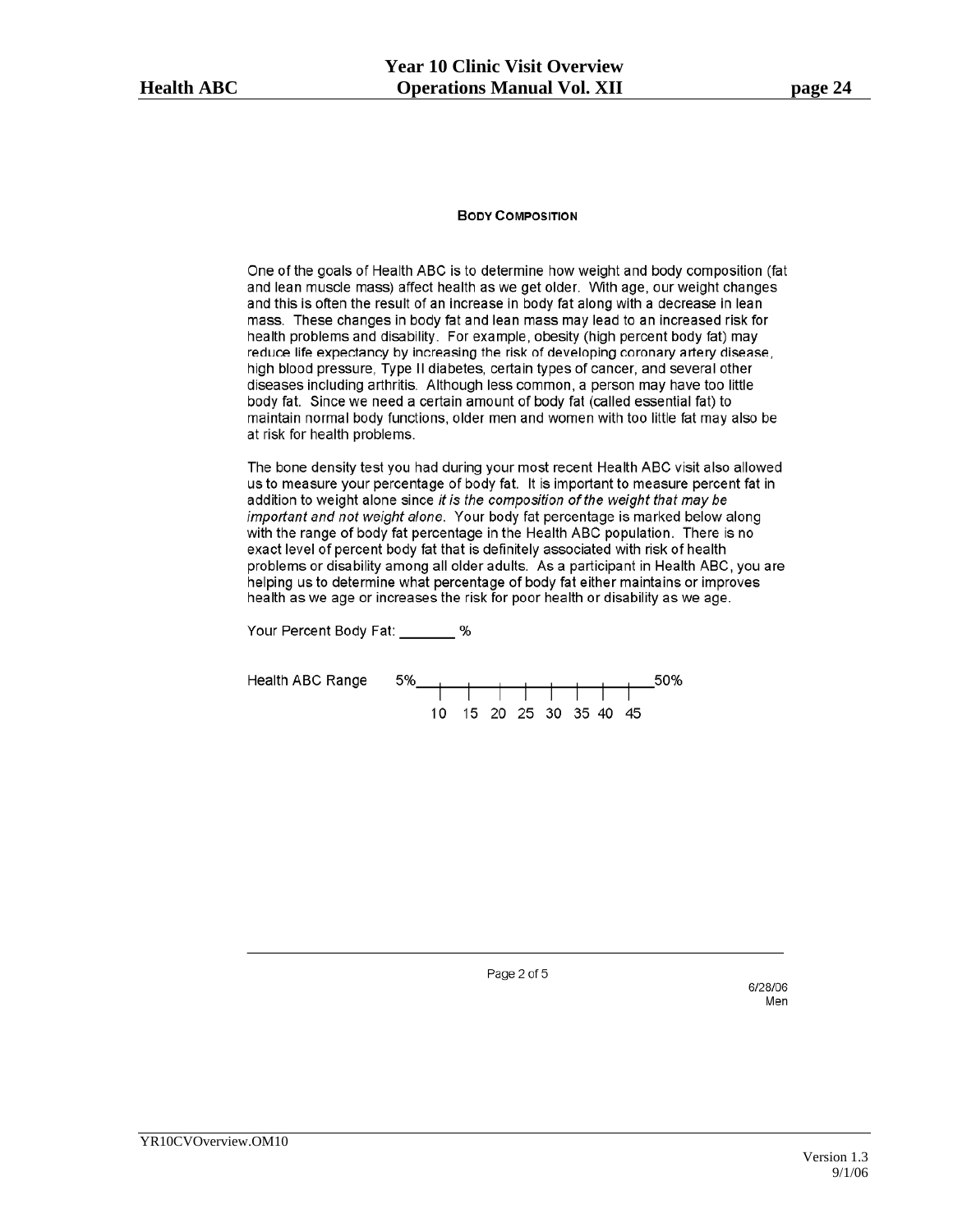#### **BONE MINERAL DENSITY**

Thank you for your continued participation in the Health ABC study. Attached are the results from your bone density test from your Year 10 clinic visit. The World Health Organization (WHO) has developed guidelines to help doctors interpret these results and identify individuals who may be at greater risk for breaking a bone (fracture). The purpose of this report is to help you and your doctor understand your bone density measurement.

#### What is a bone density measurement?

A bone density test measures how much calcium is contained in certain bones, such as the hip. In general, lower bone density and lower calcium means that the bone is weaker.

#### What do bone density measurements mean?

We all lose bone as we get older, but some people lose bone faster than others. Certain factors can reduce bone density, such as smoking, low calcium intake, lack of exercise, high alcohol intake, use of some medications, and some medical conditions.

Individuals with low bone density have weaker bones, and weaker bones are more likely to fracture during an accident (even a minor accident such as a fall). However, not all women and men with low bone density will have fractures and, occasionally, even those with high bone density will suffer a fracture.

#### What are my bone density results?

Your hip bone density value was compared to that of young men and is at the level checked below:

Normal

Low

\_Osteoporosis

If your bone density is checked as "low" or "osteoporosis," we suggest that you discuss these results with your personal doctor, and we would be happy to forward these results to your doctor.

If you do not have a source of medical care, we can provide you with the name of a local doctor who specializes in treating osteoporosis.

If you have questions regarding these results, please contact

at

Page 3 of 5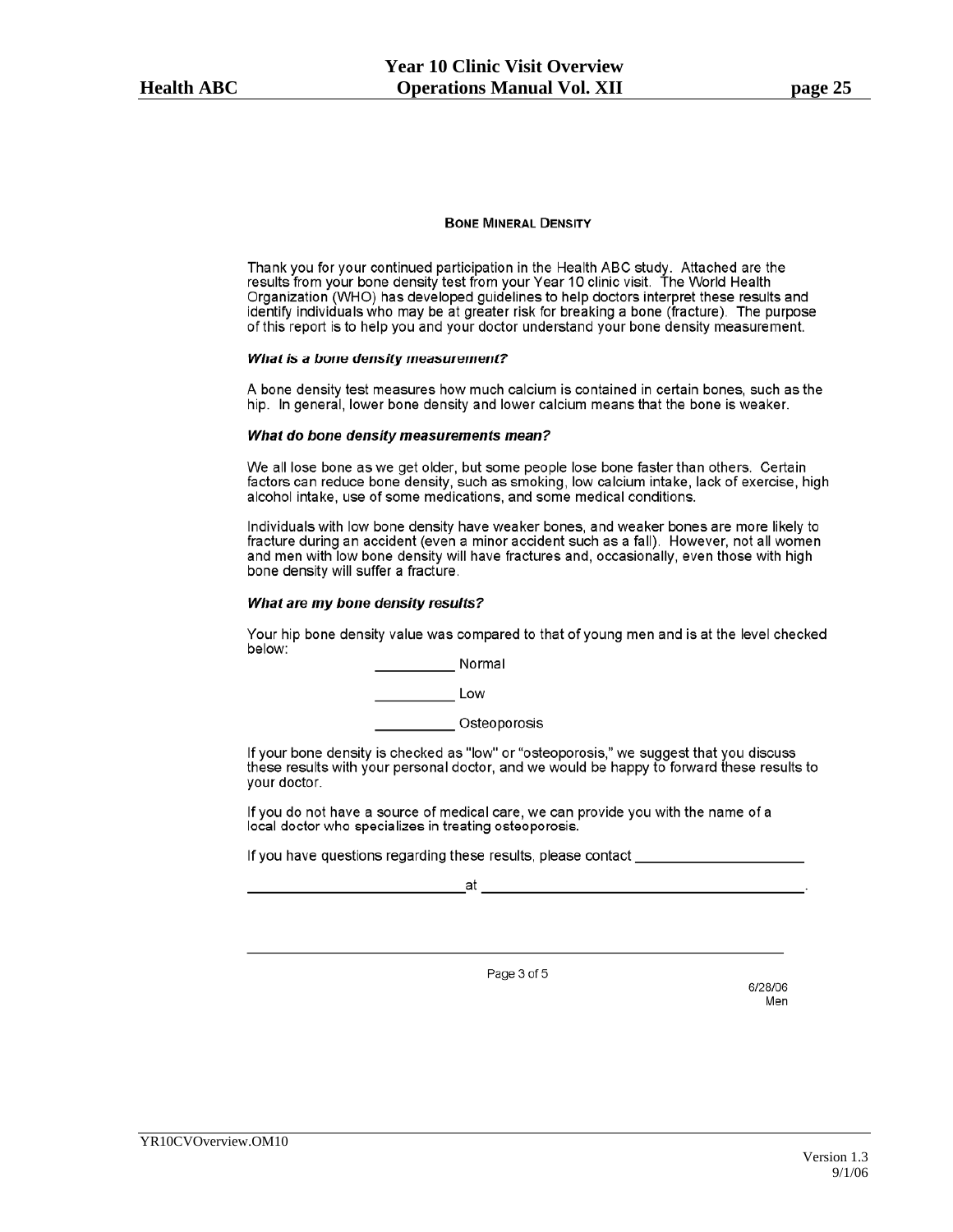#### **LUNG FUNCTION TEST**

| <b>Lung Function Test</b>                                                                | <b>Your Value</b> | <b>Usual Normal Range</b> |
|------------------------------------------------------------------------------------------|-------------------|---------------------------|
| FVC:<br>total amount of air you blew<br>out of your lungs                                | % of Predicted    | 80% and greater           |
| FEV <sub>1</sub> :<br>amount of air you were<br>able to blow out in the first<br>second) | % of Predicted    | 80% and greater           |
| FEV1/FVC:<br>ratio of the other two<br>volumes                                           |                   | 65% and greater           |

- $\Box$ The lung function test was not performed or lung function could not be determined accurately.
- $\Box$ Your values are within the normal range or above; your lung function is normal.
- $\Box$ Your values are below the usual range; your lung function is somewhat below normal. About 5% of healthy people have values just below the normal range.
- $\Box$ If either of your values is less than 50% of your predicted normal value, or if your FEV1/FVC ratio is less than 50%, your function is substantially reduced.

Page 4 of 5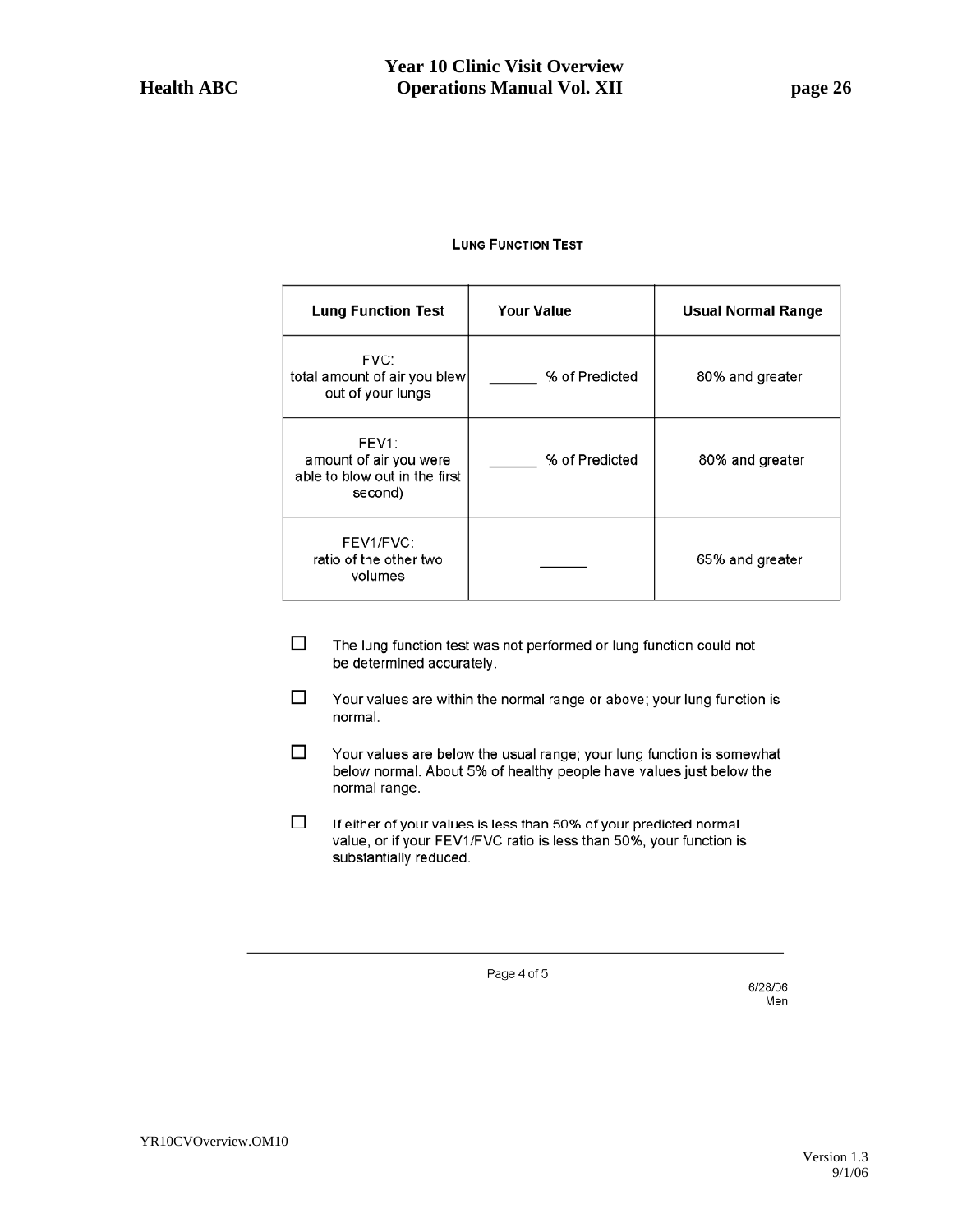#### **Laboratory (blood) tests**

You will receive the results of your blood tests in several weeks. These results will include your fasting glucose and HgA<sub>1</sub>C.

#### CT and MRI

Some Health ABC participants had CT and MRI exams. These images are being reviewed using special research techniques. These techniques take longer to complete than a standard clinical reading that is done by doctors, so results will not be available for a while. When results are available, you will be notified about important abnormalities.

#### Memory and reaction time tests

There are no "normal" values for many of these tests. By repeating these tests in previous and future visits you will help us learn more about how memory and reaction time changes with age and in relation to lifestyle and changes in health.

#### Muscle strength, flexibility, balance, and walking speed tests

We do not know yet what results are considered "normal" for these tests. You are helping us understand how body changes may cause new health problems and how to prevent disability as we get older. In future years, with your continued participation, we may be able to tell you how your test results compare with others.

We would like to thank you for your continued participation in the Health ABC study. These tests were done for research purposes only and were not intended to diagnose any health problems. However, we encourage you to share these results with your doctor. If you have any questions, please call the Health ABC clinic at:

 $\overline{(\ }$  $)$ 

Page 5 of 5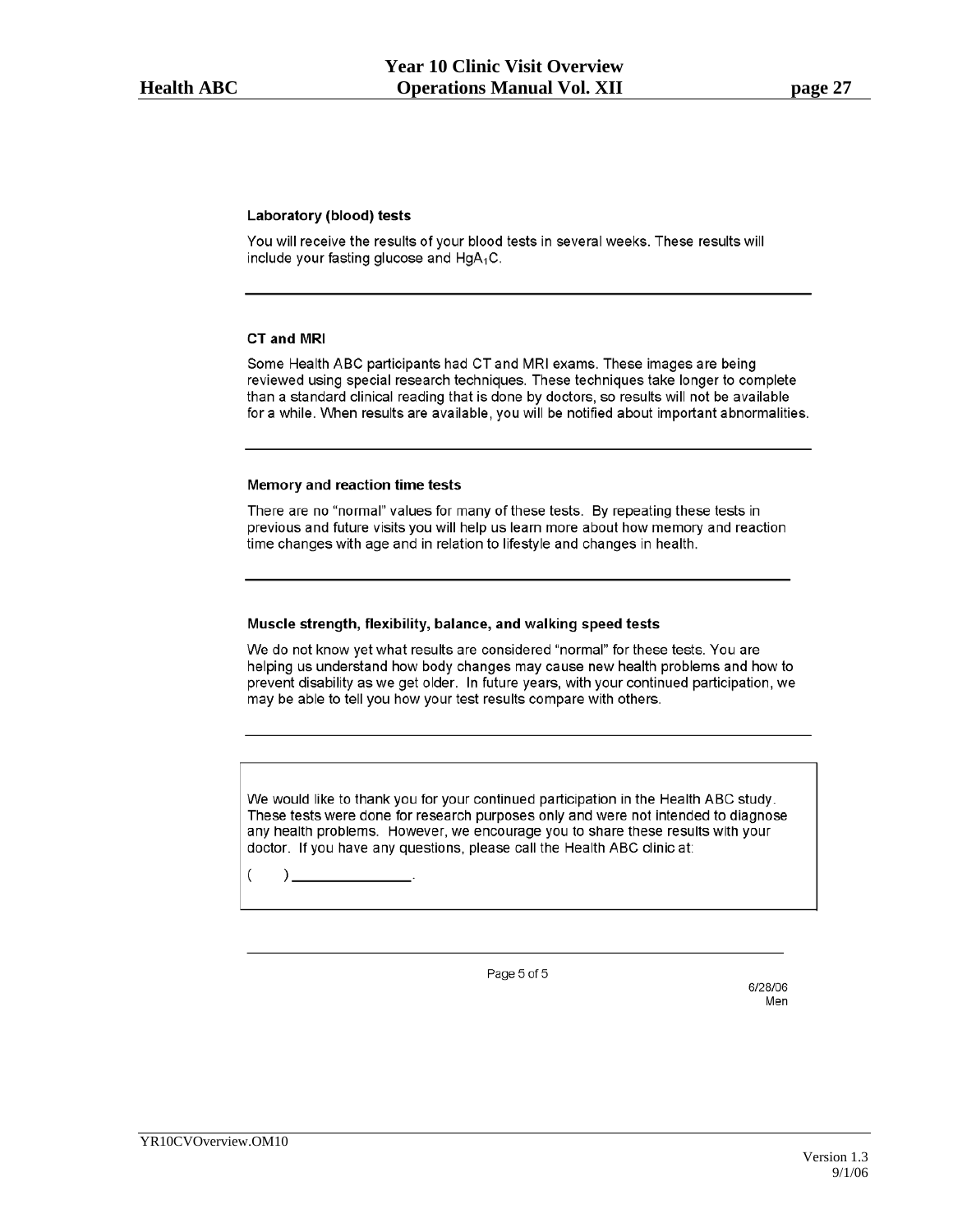**Women** 

|                        | Health<br>He RRC                                                                                                                                                                                                                                                                                                     |
|------------------------|----------------------------------------------------------------------------------------------------------------------------------------------------------------------------------------------------------------------------------------------------------------------------------------------------------------------|
|                        | <b>Year 10 Participant Results</b>                                                                                                                                                                                                                                                                                   |
|                        |                                                                                                                                                                                                                                                                                                                      |
|                        | Date of Year 10 Clinic Visit:<br>$\frac{1}{2}$ / $\frac{1}{2}$ / $\frac{1}{2}$ Year                                                                                                                                                                                                                                  |
| Height:                | ___ feet ___ inches                                                                                                                                                                                                                                                                                                  |
| Weight:                | _ ___ pounds                                                                                                                                                                                                                                                                                                         |
| <b>Blood Pressure:</b> | $\frac{1}{2}$ mm Hg                                                                                                                                                                                                                                                                                                  |
|                        | Normal:<br>Less than 120 / 80 mm Hg<br>Prehypertention:<br>Hypertension:<br>120-139 / 80-89 mm Hg<br>140 / 90 mm Hg or higher                                                                                                                                                                                        |
|                        | Based on your blood pressure taken today, the Joint National Committee on Detection,<br>Evaluation, and Treatment of High Blood Pressure recommends that you:                                                                                                                                                        |
|                        | □ Have your blood pressure rechecked within 1 year<br>$\Box$ Have your blood pressure rechecked within 2 months<br>$\Box$ See your doctor about your blood pressure within 1 month<br>$\Box$ See your doctor about your blood pressure within 1 week<br>$\Box$ See your doctor about your blood pressure immediately |
| doctor.                | If you have any specific questions about your blood pressure, please talk with your                                                                                                                                                                                                                                  |

Page 1 of 5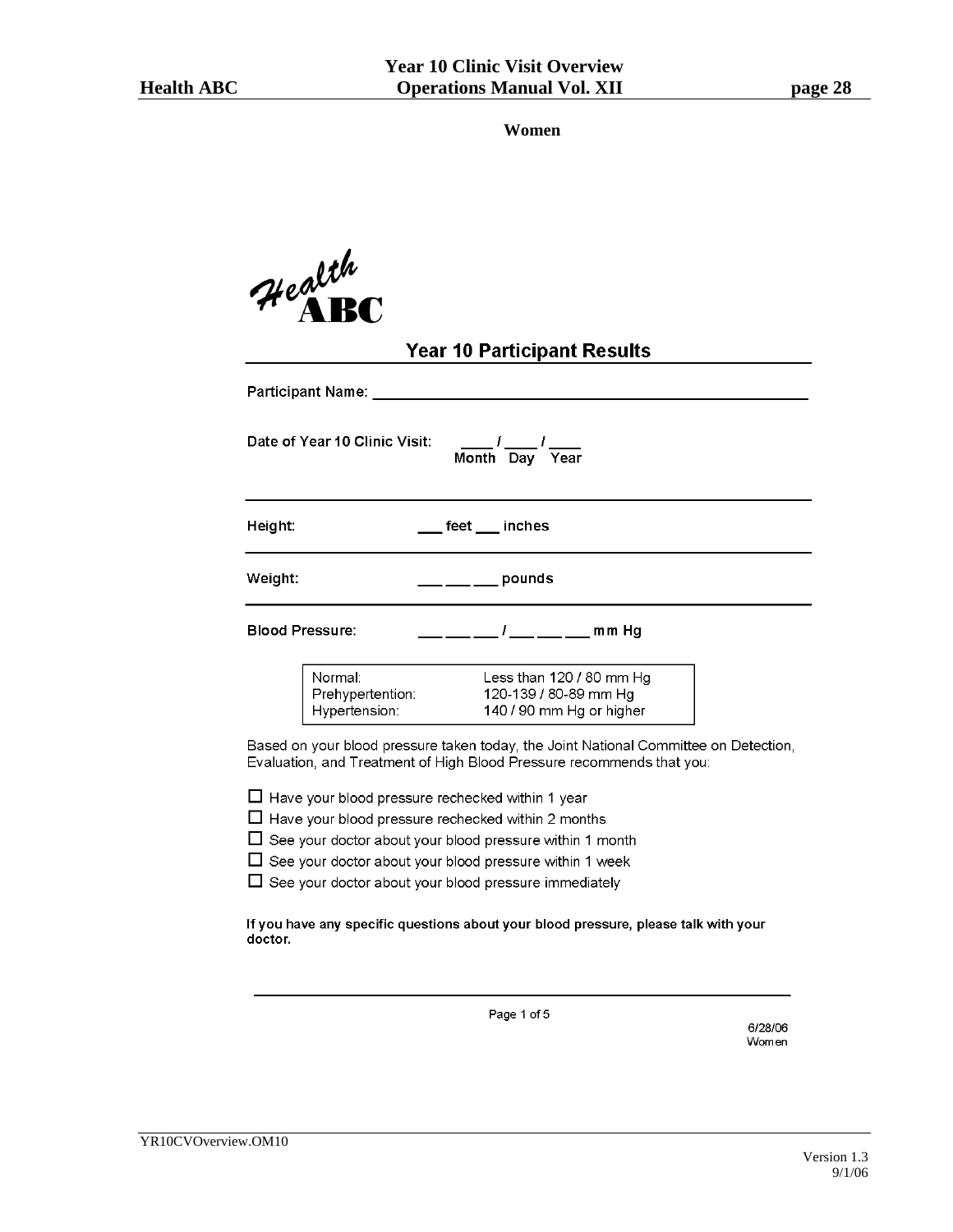#### **BODY COMPOSITION**

One of the goals of Health ABC is to determine how weight and body composition (fat and lean muscle mass) affect health as we get older. With age, our weight changes and this is often the result of an increase in body fat along with a decrease in lean mass. These changes in body fat and lean mass may lead to an increased risk for health problems and disability. For example, obesity (high percent body fat) may reduce life expectancy by increasing the risk of developing coronary artery disease, high blood pressure, Type II diabetes, certain types of cancer, and several other diseases including arthritis. Although less common, a person may have too little body fat. Since we need a certain amount of body fat (called essential fat) to maintain normal body functions, older men and women with too little fat may also be at risk for health problems.

The bone density test you had during your most recent Health ABC visit also allowed us to measure your percentage of body fat. It is important to measure percent fat in addition to weight alone since it is the composition of the weight that may be important and not weight alone. Your body fat percentage is marked below along with the range of body fat percentage in the Health ABC population. There is no exact level of percent body fat that is definitely associated with risk of health problems or disability among all older adults. As a participant in Health ABC, you are helping us to determine what percentage of body fat either maintains or improves health as we age or increases the risk for poor health or disability as we age.



Page 2 of 5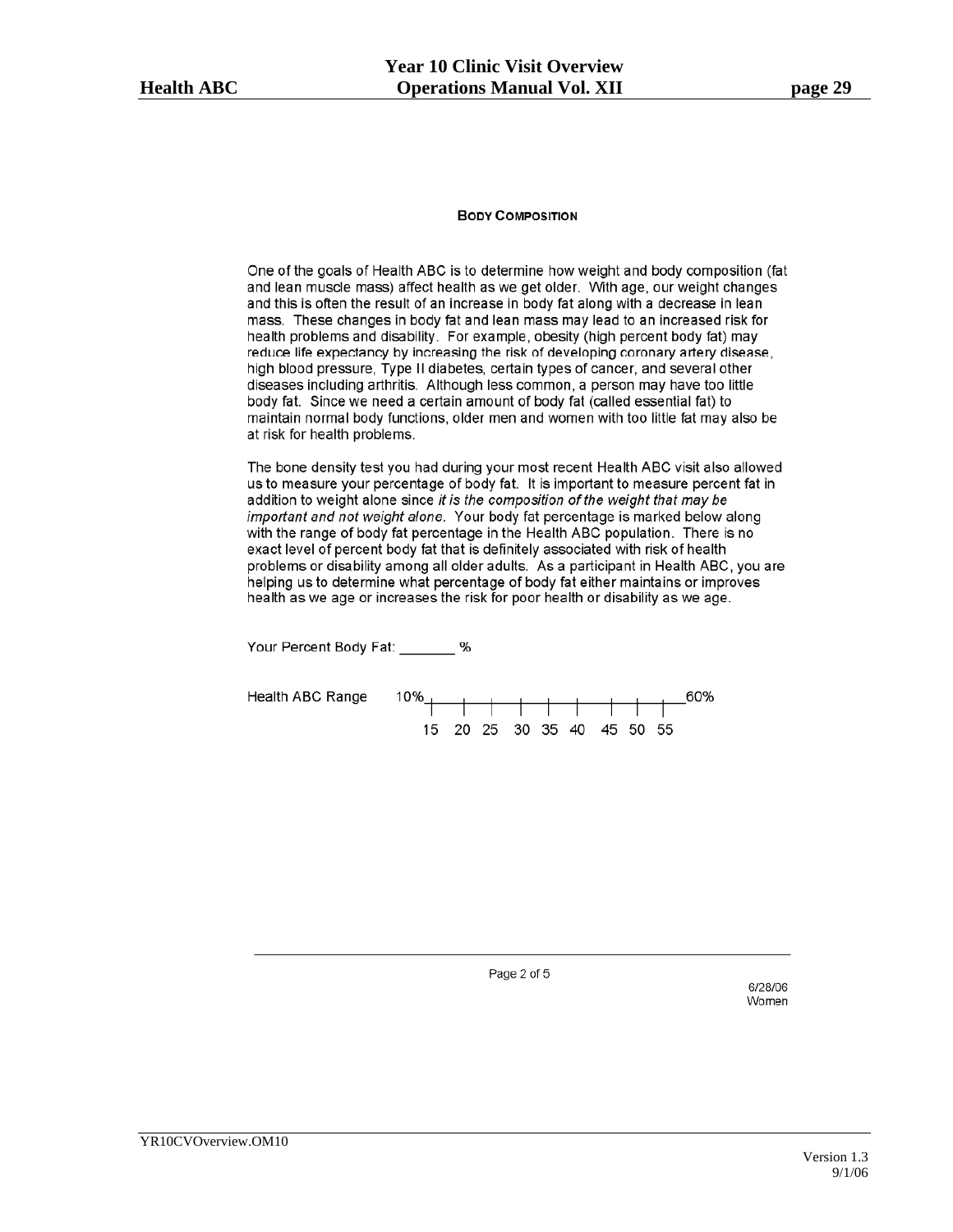#### **BONE MINERAL DENSITY**

Thank you for your continued participation in the Health ABC study. Attached are the results from your bone density test from your Year 10 clinic visit. The World Health Organization (WHO) has developed guidelines to help doctors interpret these results and identify individuals who may be at greater risk for breaking a bone (fracture). The purpose of this report is to help you and your doctor understand your bone density measurement.

#### What is a bone density measurement?

A bone density test measures how much calcium is contained in certain bones, such as the hip. In general, lower bone density and lower calcium means that the bone is weaker.

#### What do bone density measurements mean?

We all lose bone as we get older, but some people lose bone faster than others. Certain factors can reduce bone density, such as smoking, low calcium intake, lack of exercise, high alcohol intake, use of some medications, and some medical conditions.

Individuals with low bone density have weaker bones, and weaker bones are more likely to fracture during an accident (even a minor accident such as a fall). However, not all women and men with low bone density will have fractures and, occasionally, even those with high bone density will suffer a fracture.

#### What are my bone density results?

Your hip bone density value was compared to that of young women and is at the level checked below:

Normal

**Exercise Low** 

Osteoporosis

If your bone density is checked as "low" or "osteoporosis," we suggest that you discuss these results with your personal doctor, and we would be happy to forward these results to your doctor.

If you do not have a source of medical care, we can provide you with the name of a local doctor who specializes in treating osteoporosis.

If you have questions regarding these results, please contact \_\_\_\_\_\_\_\_\_\_\_\_\_\_\_\_\_\_

at

Page 3 of 5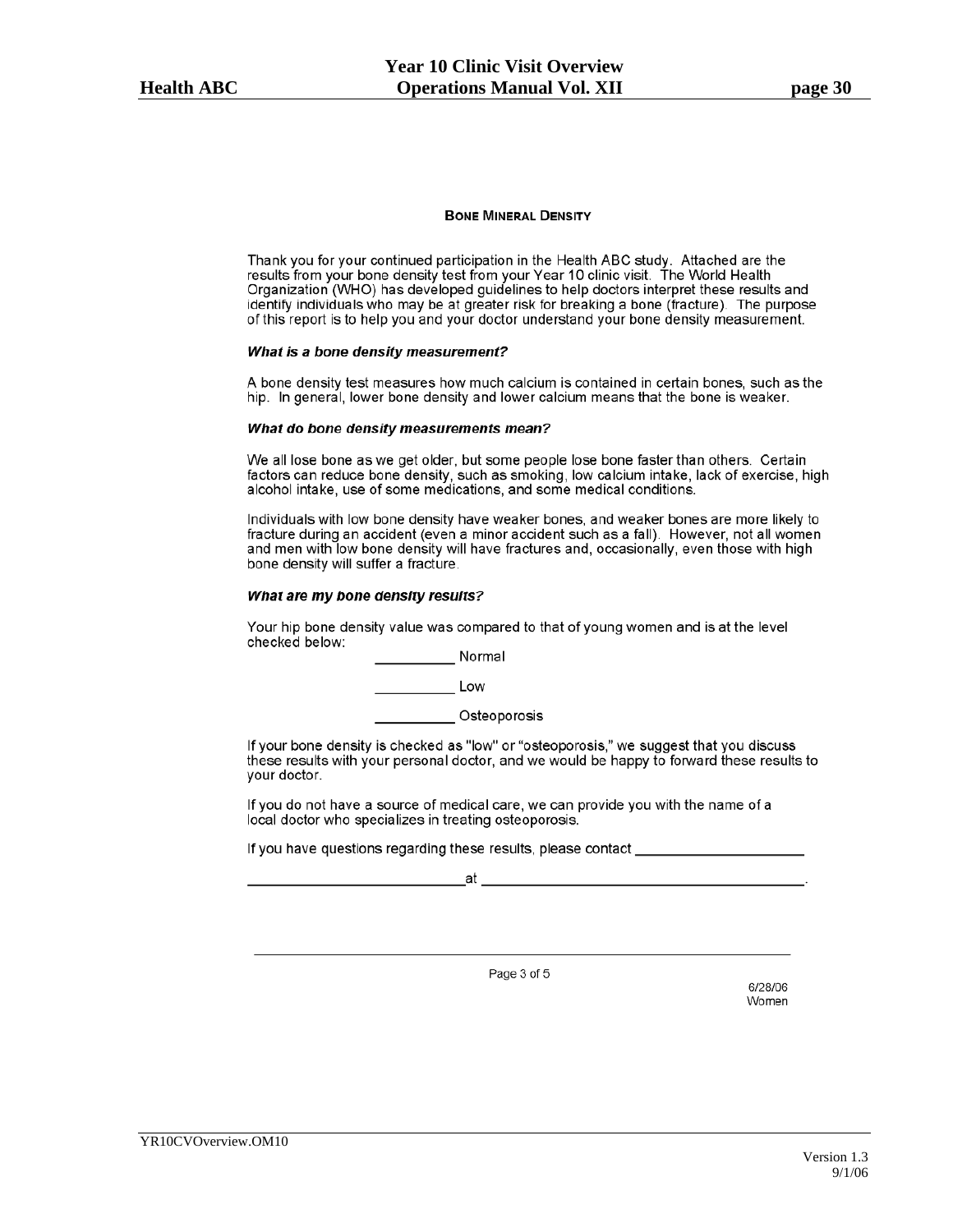#### **LUNG FUNCTION TEST**

| <b>Lung Function Test</b>                                                                | <b>Your Value</b> | <b>Usual Normal Range</b> |
|------------------------------------------------------------------------------------------|-------------------|---------------------------|
| FVC:<br>total amount of air you blew<br>out of your lungs                                | % of Predicted    | 80% and greater           |
| FEV <sub>1</sub> :<br>amount of air you were<br>able to blow out in the first<br>second) | % of Predicted    | 80% and greater           |
| FEV1/FVC:<br>ratio of the other two<br>volumes                                           |                   | 65% and greater           |

- $\Box$ The lung function test was not performed or lung function could not be determined accurately.
- $\Box$ Your values are within the normal range or above; your lung function is normal.
- $\Box$ Your values are below the usual range; your lung function is somewhat below normal. About 5% of healthy people have values just below the normal range.
- $\Box$ If either of your values is less than 50% of your predicted normal value, or if your FEV1/FVC ratio is less than 50%, your function is substantially reduced.

Page 4 of 5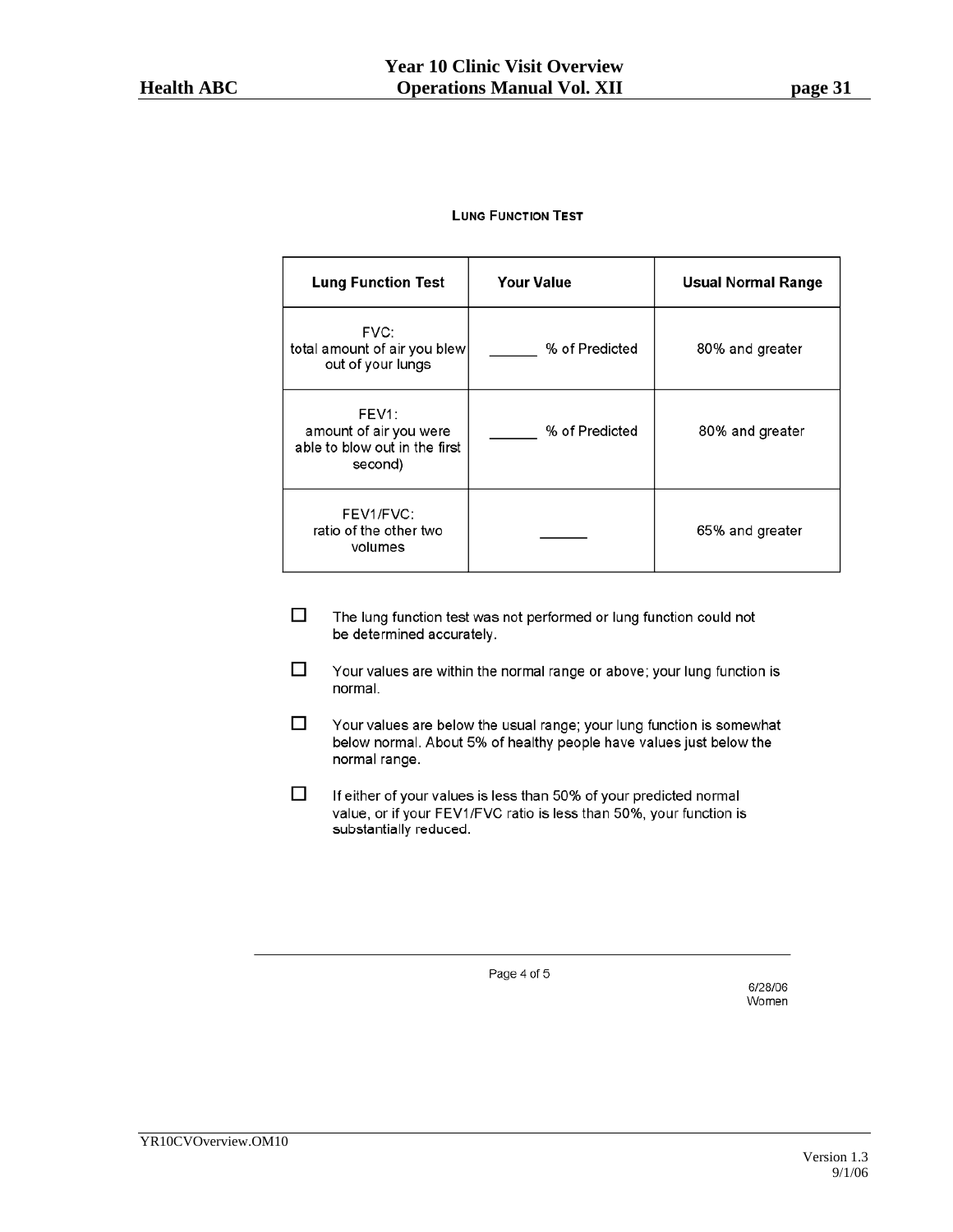#### **Laboratory (blood) tests**

You will receive the results of your blood tests in several weeks. These results will include your fasting glucose and HgA<sub>1</sub>C.

#### CT and MRI

Some Health ABC participants had CT and MRI exams. These images are being reviewed using special research techniques. These techniques take longer to complete than a standard clinical reading that is done by doctors, so results will not be available for a while. When results are available, you will be notified about important abnormalities.

#### Memory and reaction time tests

There are no "normal" values for many of these tests. By repeating these tests in previous and future visits you will help us learn more about how memory and reaction time changes with age and in relation to lifestyle and changes in health.

#### Muscle strength, flexibility, balance, and walking speed tests

We do not know yet what results are considered "normal" for these tests. You are helping us understand how body changes may cause new health problems and how to prevent disability as we get older. In future years, with your continued participation, we may be able to tell you how your test results compare with others.

We would like to thank you for your continued participation in the Health ABC study. These tests were done for research purposes only and were not intended to diagnose any health problems. However, we encourage you to share these results with your doctor. If you have any questions, please call the Health ABC clinic at:

 $\overline{(\ }$  $)$ 

Page 5 of 5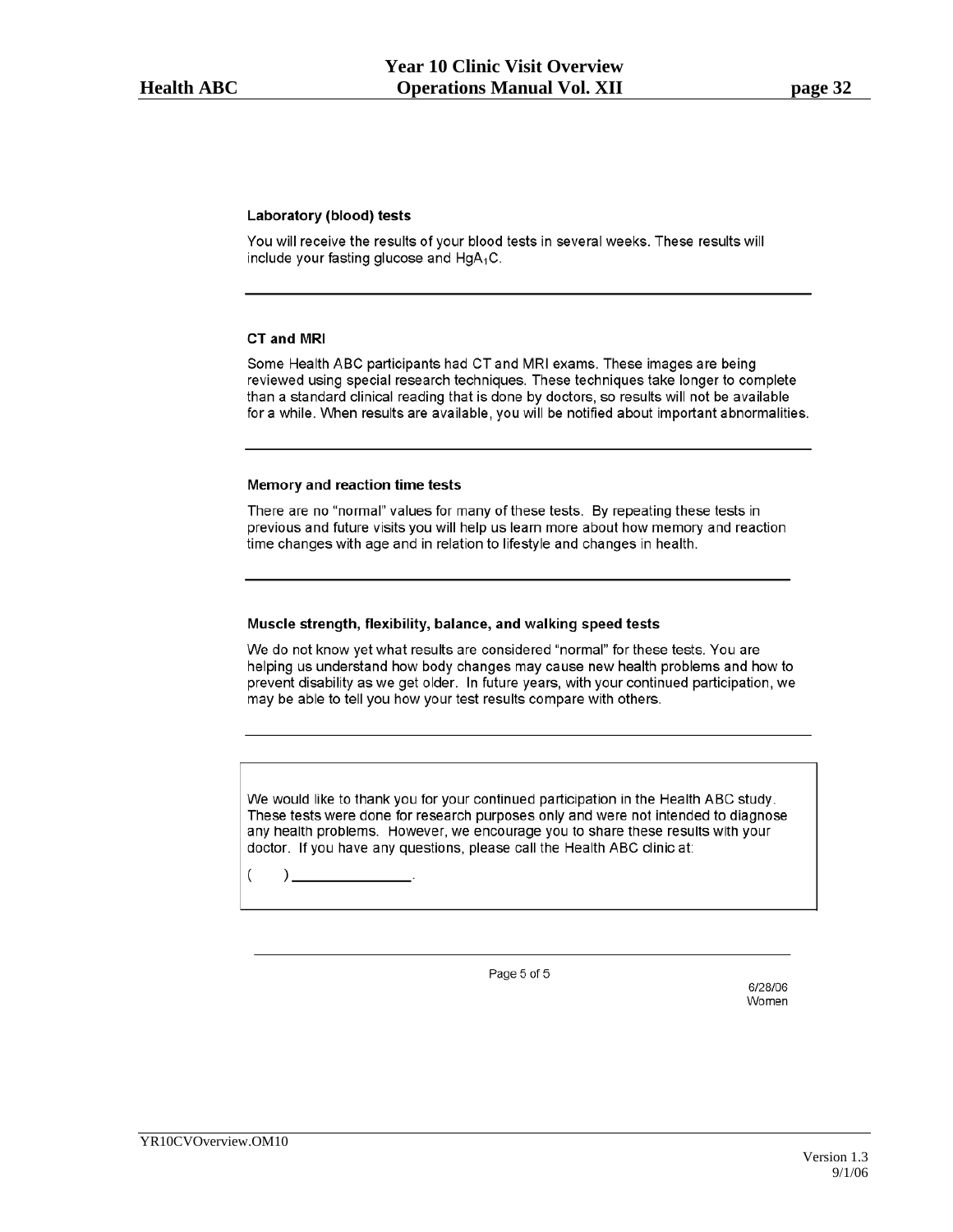|            | Health<br>Health                                                                                                                |                  | <b>Year 10 Participant Lab Results</b>                                                                                                                                                                                                                                 |  |
|------------|---------------------------------------------------------------------------------------------------------------------------------|------------------|------------------------------------------------------------------------------------------------------------------------------------------------------------------------------------------------------------------------------------------------------------------------|--|
|            | Participant Name: __                                                                                                            |                  |                                                                                                                                                                                                                                                                        |  |
|            | Date of Year 10 Clinic Visit:                                                                                                   | Month Day Year   |                                                                                                                                                                                                                                                                        |  |
|            | doctor. If you have any questions, please call the Health ABC clinic at:<br><u> 1980 - Andrea Andrew Maria II, amerikan per</u> |                  | We would like to thank you for your continued participation in the Health ABC study.<br>The following lab tests were done for research purposes only and were not intended to<br>diagnose any health problems. We would encourage you to share these results with your |  |
|            | <b>Fasting glucose:</b>                                                                                                         |                  |                                                                                                                                                                                                                                                                        |  |
|            | Normal:<br>Borderline:<br>Elevated:                                                                                             | 100 to 125 mg/dL | Less than 100 and greater than 50 mg/dL<br>126 or higher mg/dL                                                                                                                                                                                                         |  |
| $HgA_1C$ : |                                                                                                                                 | %                |                                                                                                                                                                                                                                                                        |  |
|            | Normal range:<br>Recommended:<br>Borderline:<br>Further action suggested:                                                       |                  | Less than 6%<br>Less than 7%<br>7 to 8%<br>Greater than 8%                                                                                                                                                                                                             |  |

6/28/06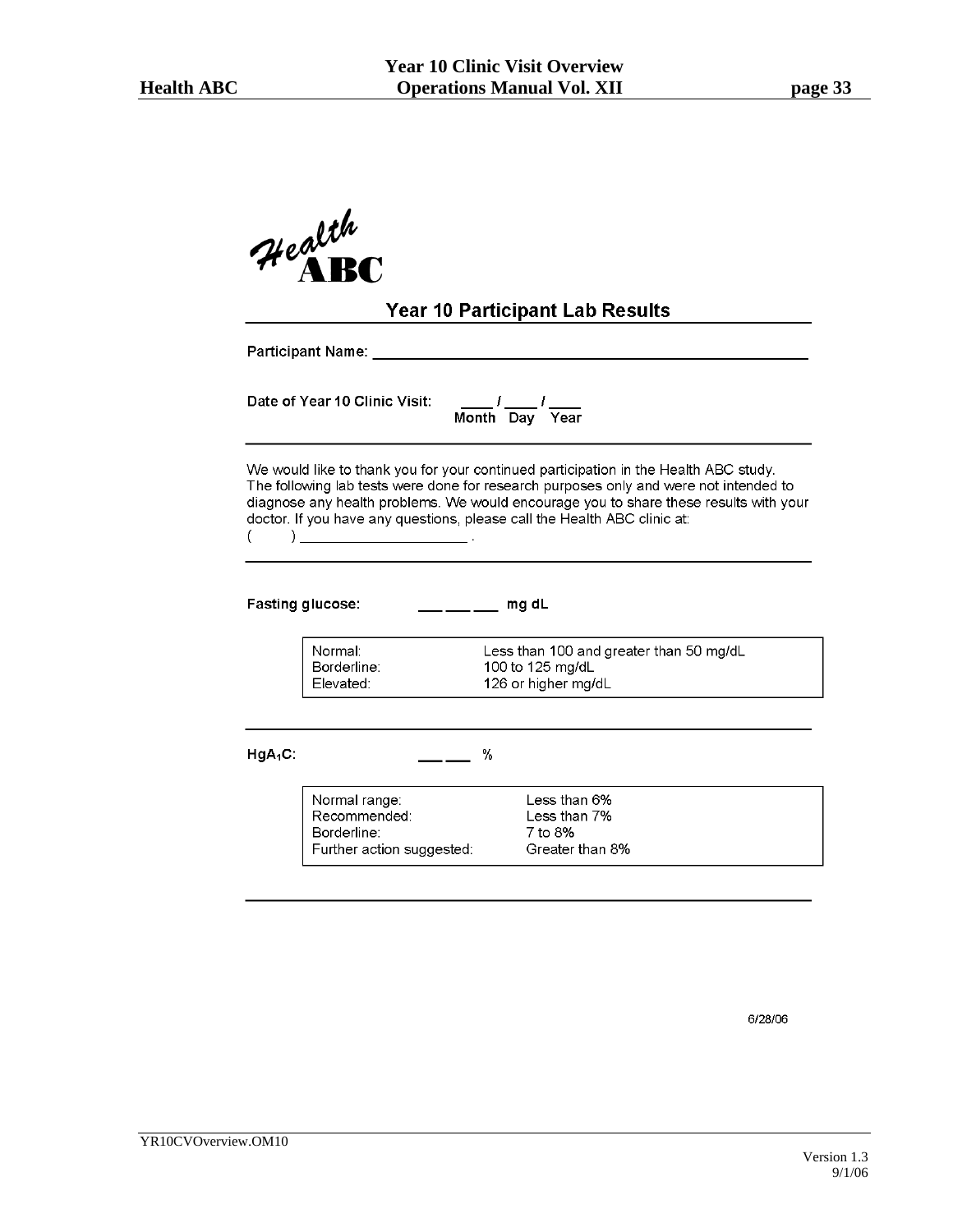|        | HABC Enrollment ID #<br>Acrostic | Date Form Completed        | Staff ID# |  |
|--------|----------------------------------|----------------------------|-----------|--|
| Health |                                  | Year<br>Dav<br>Month       |           |  |
|        |                                  | <b>YEAR 10 CBC RESULTS</b> |           |  |

Examiner Note: Please record the following results sent by the local laboratory.

| White blood count            | thousands/µL                                                                     |
|------------------------------|----------------------------------------------------------------------------------|
| Hemoglobin                   | g/dL<br>$\blacksquare$                                                           |
| Hematocrit                   | percent<br>٠                                                                     |
| Mean corpuscular volume      | fL                                                                               |
| Yes                          | Platelet: Was the laboratory able to provide an accurate platelet count?<br>O No |
| What was the platelet count? | What were the results?                                                           |
| thousands/uL                 | O Normal; sufficient;<br>greater than or equal to 50,000 with a warning          |
|                              | O Insufficient; less than 50,000 with a warning                                  |
|                              |                                                                                  |

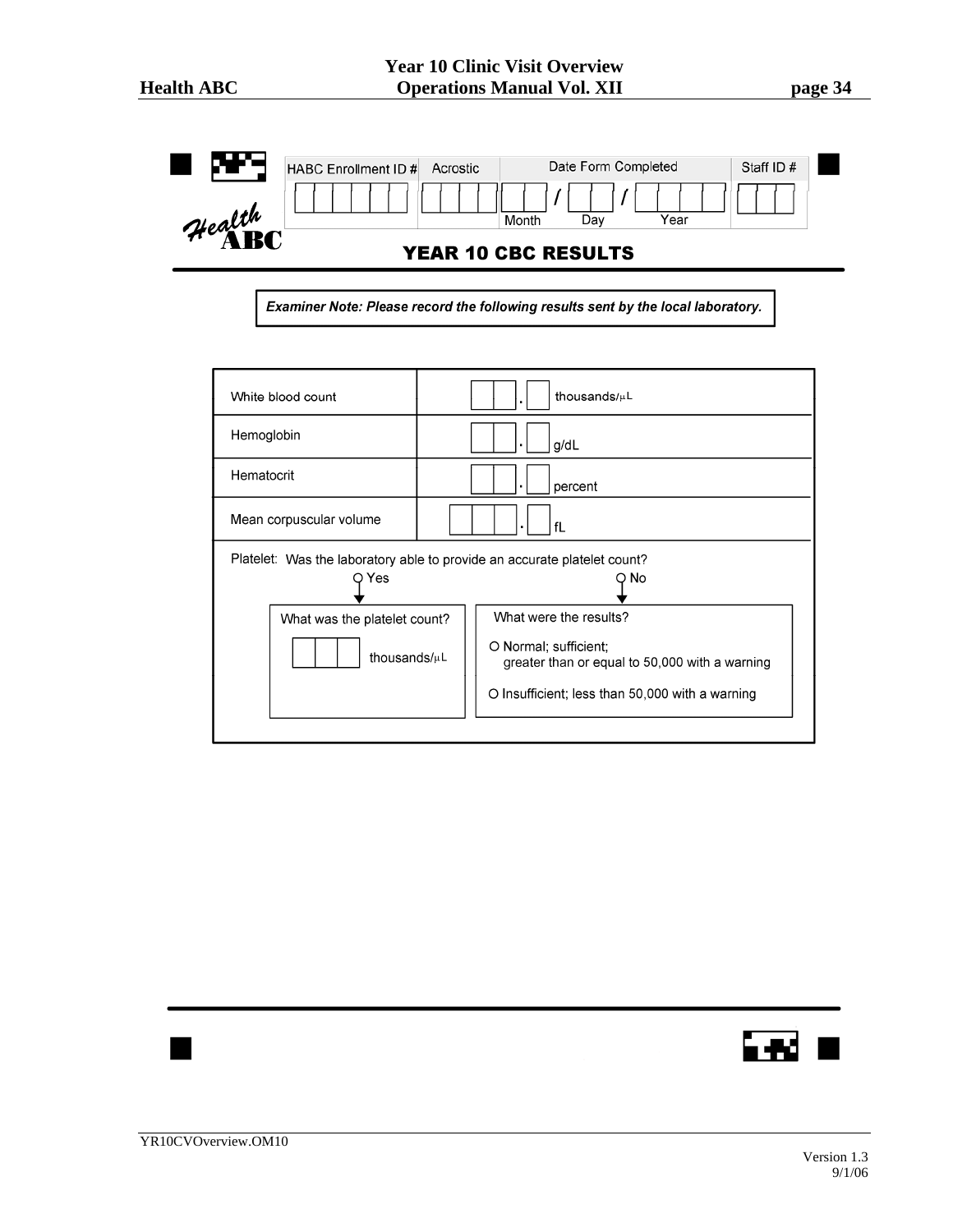# **Appendix 5 Excessive Bone Loss Form**

| Health<br><b>Suspected Excessive Bone Loss Checklist</b><br>(Examiner Note: Please make sure that this form is accompanied by all the items listed below.)<br>Printouts of the baseline and all follow-up scans of the hip<br>Printouts of the "rate of change" report(s) you created for the hip<br>Copies of baseline and all follow-up scans of the hip on floppy disk<br>Be sure to follow all procedures for participants with suspected excessive bone loss.<br>Comments:<br>Yes, we can confirm excessive bone loss.<br>The scans are technically correct and the analyses are performed appropriately.<br>Yes, we can confirm excessive bone loss.<br>However, the scans were not analyzed properly. Please reanalyze the scan(s)<br>following our instructions and inform the participant of the correct bone loss %.<br>The scans provided indicate possible excessive bone loss.<br>However, a second scan of the site was not performed in this participant. Excessive bone<br>loss can ony be confirmed after you have obtained a second scan of the region where<br>bone loss is suspected. Please schedule the participant for a repeat measurement.<br>After scan review we cannot confirm excessive bone loss.<br>Comments: | <b>EXCESSIVE BONE LOSS FORM</b><br>To be filled out by the UCSF DXA Reading Center | Month | Dav | Year |  |
|----------------------------------------------------------------------------------------------------------------------------------------------------------------------------------------------------------------------------------------------------------------------------------------------------------------------------------------------------------------------------------------------------------------------------------------------------------------------------------------------------------------------------------------------------------------------------------------------------------------------------------------------------------------------------------------------------------------------------------------------------------------------------------------------------------------------------------------------------------------------------------------------------------------------------------------------------------------------------------------------------------------------------------------------------------------------------------------------------------------------------------------------------------------------------------------------------------------------------------------------|------------------------------------------------------------------------------------|-------|-----|------|--|
|                                                                                                                                                                                                                                                                                                                                                                                                                                                                                                                                                                                                                                                                                                                                                                                                                                                                                                                                                                                                                                                                                                                                                                                                                                              |                                                                                    |       |     |      |  |
|                                                                                                                                                                                                                                                                                                                                                                                                                                                                                                                                                                                                                                                                                                                                                                                                                                                                                                                                                                                                                                                                                                                                                                                                                                              |                                                                                    |       |     |      |  |
|                                                                                                                                                                                                                                                                                                                                                                                                                                                                                                                                                                                                                                                                                                                                                                                                                                                                                                                                                                                                                                                                                                                                                                                                                                              |                                                                                    |       |     |      |  |
|                                                                                                                                                                                                                                                                                                                                                                                                                                                                                                                                                                                                                                                                                                                                                                                                                                                                                                                                                                                                                                                                                                                                                                                                                                              |                                                                                    |       |     |      |  |
|                                                                                                                                                                                                                                                                                                                                                                                                                                                                                                                                                                                                                                                                                                                                                                                                                                                                                                                                                                                                                                                                                                                                                                                                                                              |                                                                                    |       |     |      |  |
|                                                                                                                                                                                                                                                                                                                                                                                                                                                                                                                                                                                                                                                                                                                                                                                                                                                                                                                                                                                                                                                                                                                                                                                                                                              |                                                                                    |       |     |      |  |
|                                                                                                                                                                                                                                                                                                                                                                                                                                                                                                                                                                                                                                                                                                                                                                                                                                                                                                                                                                                                                                                                                                                                                                                                                                              |                                                                                    |       |     |      |  |
|                                                                                                                                                                                                                                                                                                                                                                                                                                                                                                                                                                                                                                                                                                                                                                                                                                                                                                                                                                                                                                                                                                                                                                                                                                              |                                                                                    |       |     |      |  |
|                                                                                                                                                                                                                                                                                                                                                                                                                                                                                                                                                                                                                                                                                                                                                                                                                                                                                                                                                                                                                                                                                                                                                                                                                                              |                                                                                    |       |     |      |  |
|                                                                                                                                                                                                                                                                                                                                                                                                                                                                                                                                                                                                                                                                                                                                                                                                                                                                                                                                                                                                                                                                                                                                                                                                                                              |                                                                                    |       |     |      |  |
|                                                                                                                                                                                                                                                                                                                                                                                                                                                                                                                                                                                                                                                                                                                                                                                                                                                                                                                                                                                                                                                                                                                                                                                                                                              |                                                                                    |       |     |      |  |
|                                                                                                                                                                                                                                                                                                                                                                                                                                                                                                                                                                                                                                                                                                                                                                                                                                                                                                                                                                                                                                                                                                                                                                                                                                              |                                                                                    |       |     |      |  |
|                                                                                                                                                                                                                                                                                                                                                                                                                                                                                                                                                                                                                                                                                                                                                                                                                                                                                                                                                                                                                                                                                                                                                                                                                                              |                                                                                    |       |     |      |  |
|                                                                                                                                                                                                                                                                                                                                                                                                                                                                                                                                                                                                                                                                                                                                                                                                                                                                                                                                                                                                                                                                                                                                                                                                                                              |                                                                                    |       |     |      |  |
|                                                                                                                                                                                                                                                                                                                                                                                                                                                                                                                                                                                                                                                                                                                                                                                                                                                                                                                                                                                                                                                                                                                                                                                                                                              |                                                                                    |       |     |      |  |
|                                                                                                                                                                                                                                                                                                                                                                                                                                                                                                                                                                                                                                                                                                                                                                                                                                                                                                                                                                                                                                                                                                                                                                                                                                              |                                                                                    |       |     |      |  |
|                                                                                                                                                                                                                                                                                                                                                                                                                                                                                                                                                                                                                                                                                                                                                                                                                                                                                                                                                                                                                                                                                                                                                                                                                                              |                                                                                    |       |     |      |  |
|                                                                                                                                                                                                                                                                                                                                                                                                                                                                                                                                                                                                                                                                                                                                                                                                                                                                                                                                                                                                                                                                                                                                                                                                                                              |                                                                                    |       |     |      |  |
|                                                                                                                                                                                                                                                                                                                                                                                                                                                                                                                                                                                                                                                                                                                                                                                                                                                                                                                                                                                                                                                                                                                                                                                                                                              |                                                                                    |       |     |      |  |
|                                                                                                                                                                                                                                                                                                                                                                                                                                                                                                                                                                                                                                                                                                                                                                                                                                                                                                                                                                                                                                                                                                                                                                                                                                              |                                                                                    |       |     |      |  |
|                                                                                                                                                                                                                                                                                                                                                                                                                                                                                                                                                                                                                                                                                                                                                                                                                                                                                                                                                                                                                                                                                                                                                                                                                                              |                                                                                    |       |     |      |  |
|                                                                                                                                                                                                                                                                                                                                                                                                                                                                                                                                                                                                                                                                                                                                                                                                                                                                                                                                                                                                                                                                                                                                                                                                                                              |                                                                                    |       |     |      |  |
|                                                                                                                                                                                                                                                                                                                                                                                                                                                                                                                                                                                                                                                                                                                                                                                                                                                                                                                                                                                                                                                                                                                                                                                                                                              |                                                                                    |       |     |      |  |
|                                                                                                                                                                                                                                                                                                                                                                                                                                                                                                                                                                                                                                                                                                                                                                                                                                                                                                                                                                                                                                                                                                                                                                                                                                              |                                                                                    |       |     |      |  |
|                                                                                                                                                                                                                                                                                                                                                                                                                                                                                                                                                                                                                                                                                                                                                                                                                                                                                                                                                                                                                                                                                                                                                                                                                                              |                                                                                    |       |     |      |  |
|                                                                                                                                                                                                                                                                                                                                                                                                                                                                                                                                                                                                                                                                                                                                                                                                                                                                                                                                                                                                                                                                                                                                                                                                                                              |                                                                                    |       |     |      |  |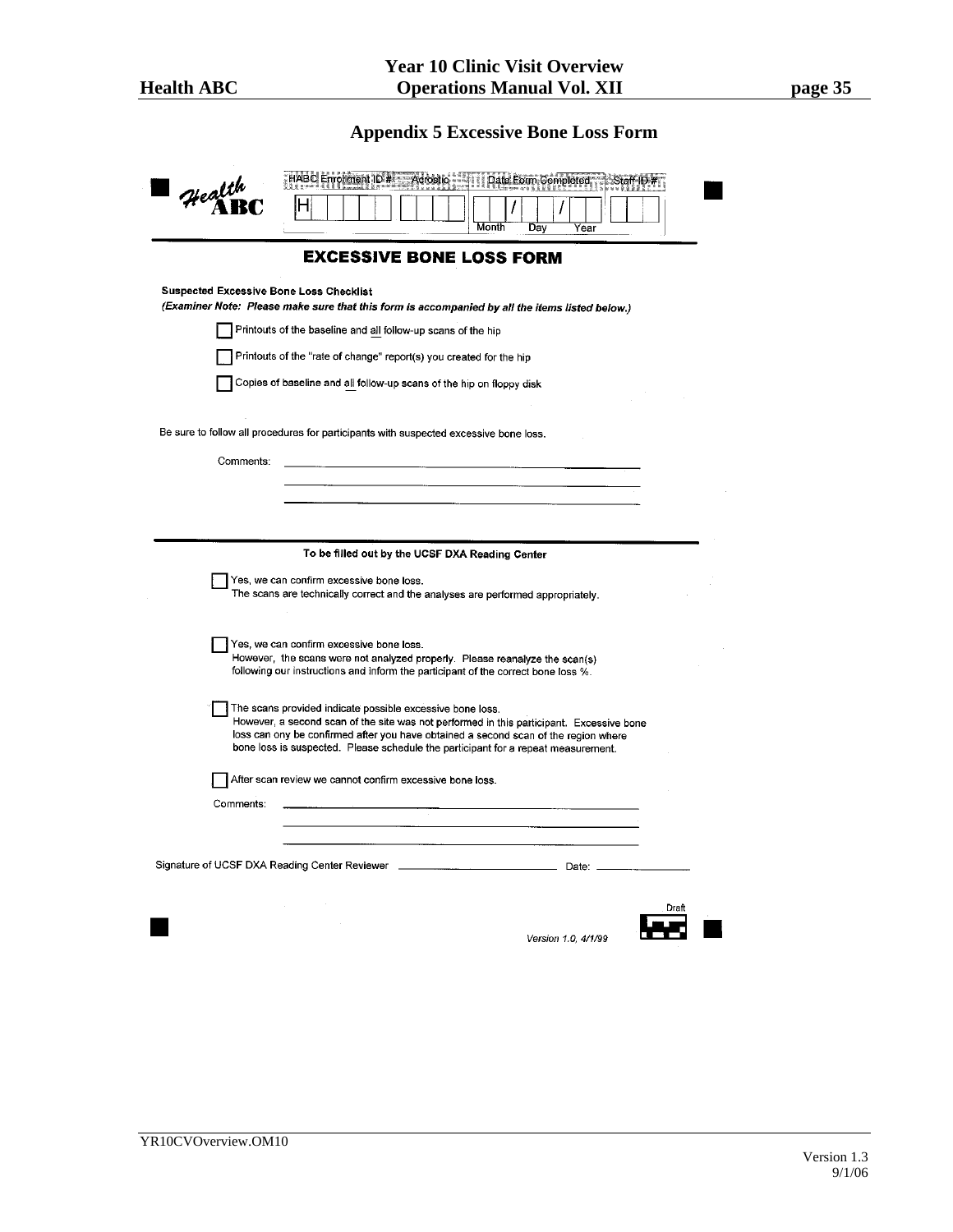# **Appendix 6 Excessive Bone Loss Letter to Participant**

Date

Participant's name Address City, State, Zip code

Dear Ms./Mr./Mrs. <participant's name>:

During your last clinic visit for the Health ABC study, we repeated measurements of your hip bone density. Analysis of the results indicated that you have lost bone in the hip at a rate greater than 1.6 % per year since your baseline measurement was made.

This loss is greater than average for a person your age and may indicate an increased risk of fracture. This bone loss may also be related to other health conditions, or could result from use of certain medications.

We have enclosed both copies of your hip scan, your baseline measurement and your last measurement. We suggest that you consult with your personal doctor to find out why this is occurring, and we would be happy to forward these results to your doctor.

If you do not have a source of medical care, we can provide you with the name of a doctor who specializes in treating osteoporosis in  $\langle$  -name of city $\rangle$ .

Thank you for your time and interest in the Health ABC study. Please do not hesitate to call us if you have questions at  $($ ) and ask for  $\qquad$ .

Sincerely,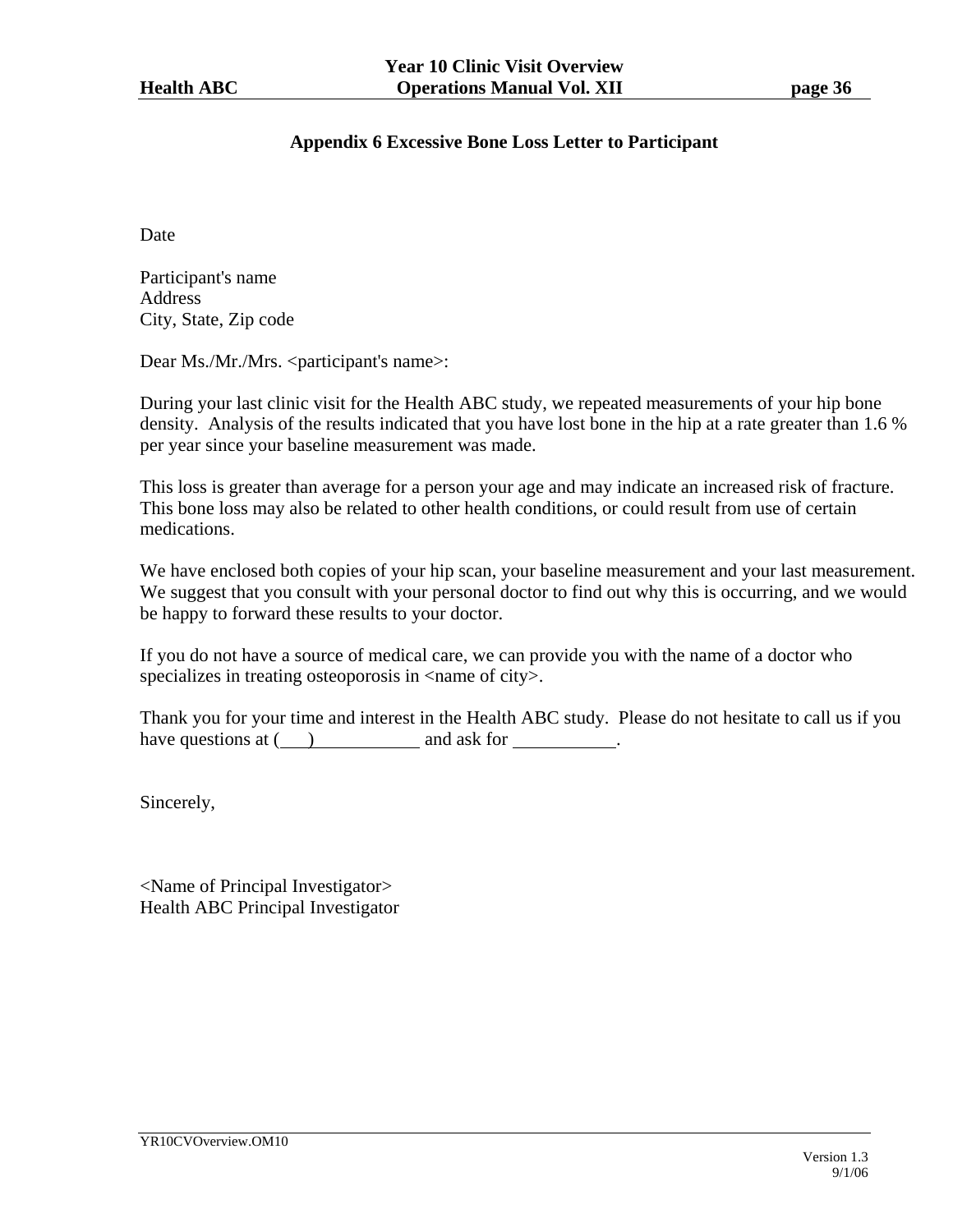### **Appendix 7 Excessive Bone Loss Letter to Physician**

Date

Physician name Address City, State, Zip code

Dear Dr. <Physician name>:

Your patient, who has been a participant in the Health ABC study for the past 9 years, was here on  $\frac{1}{\sqrt{2}}$  for his/her annual visit. We have measured bone mineral density of the hip with state-of-the-art densitometry machines at baseline, Year 3, Year 5, Year 8, and now at Year 10. The BMD scans of his/her total hip showed % bone loss since the start of the study. Our study experts have reviewed these scans and believe the bone loss to be real. This is considered to be a significant amount and is referred to as "excessive bone loss" by our study. Significant declines in hip BMD may indicate the presence of an important medical condition, such as vitamin D deficiency or multiple myeloma, but we cannot rule out the possibility of positioning or other measurement errors.

We are enclosing a copy of the participant's hip scan and reference plots that show the bone loss to be  $\frac{9}{6}$ .

If you have any questions, please feel free to contact us at  $($ ).

Sincerely,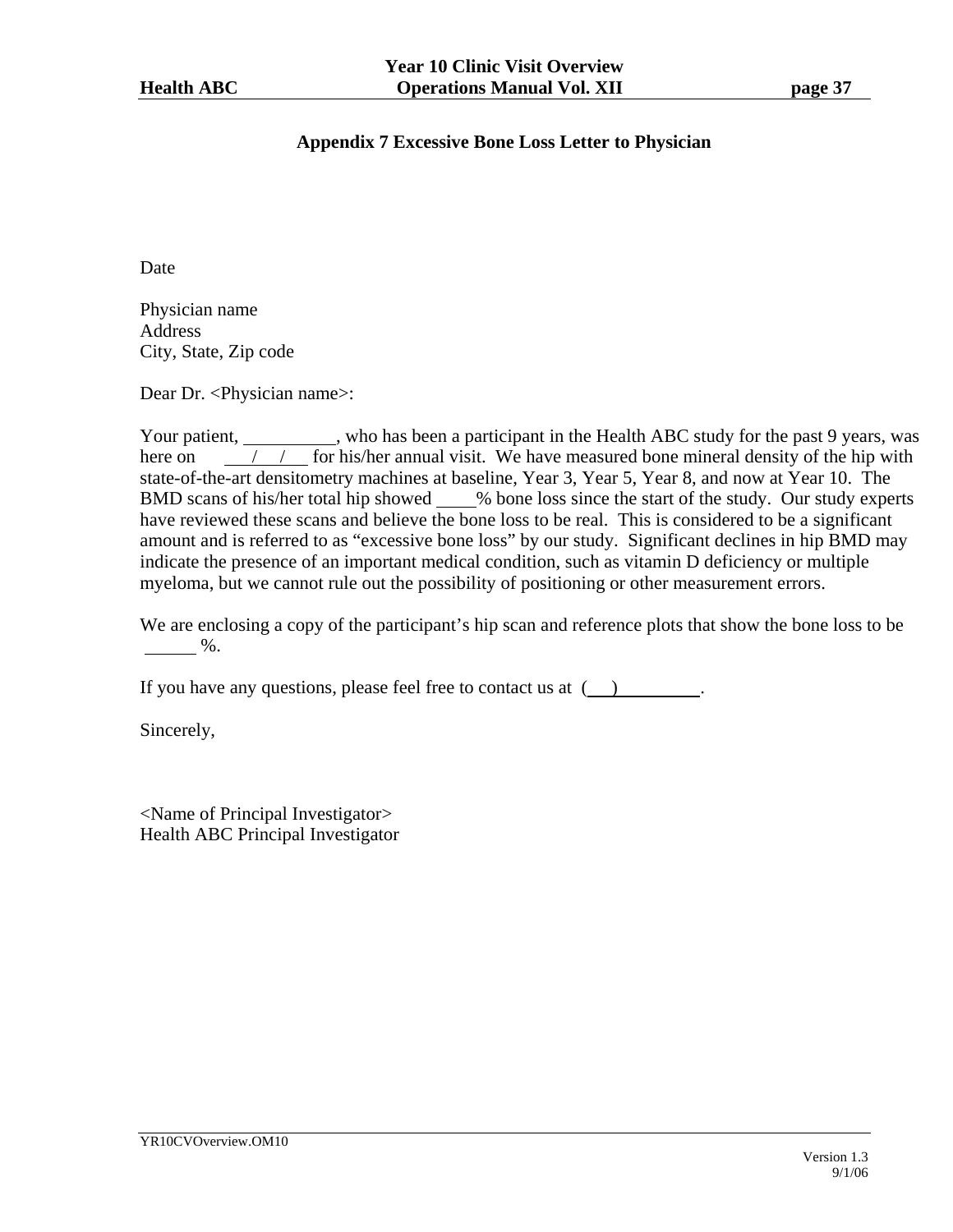# **Appendix 8 Weight Change Alert Letter for Physician**

Date

Physician name Address City, State, Zip code

Dear Dr. <Physician name>:

On <Date>, was seen at the Health ABC Research Clinic.

At the last clinic visit two years ago, his/her weight was The weight today was lbs (kgs)

This weight is  $\geq 10\%$  less than two years ago.

All tests done for Health ABC were performed for research purposes only and will be used to describe the health status of men and women in their seventies and eighties who are taking part in this study. These tests are not intended to replace any tests that might be ordered for a specific clinical indication. Although we do not suggest a specific diagnosis or treatment, we hope this information is useful to you and your patient.

If you have any questions, please feel free to contact us at \_\_\_\_\_\_\_\_\_\_\_\_\_\_\_\_\_\_\_ Thanks you for your support.

Sincerely,